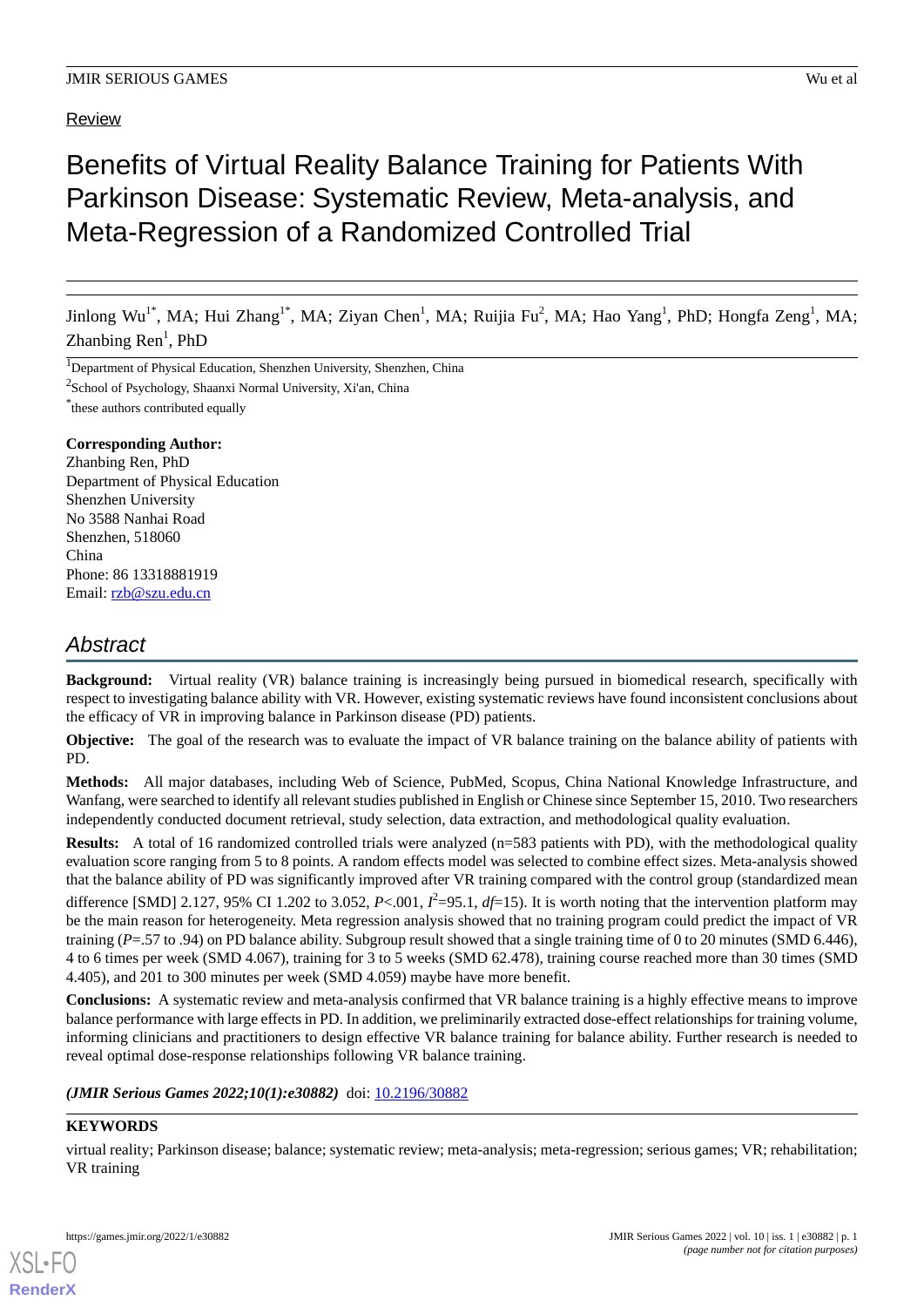# *Introduction*

### **Background**

Parkinson disease (PD) is the most common neurodegenerative movement disorder and is the result of impaired dopamine-producing nerve cells in the ventral midbrain accompanied by progressive neuronal loss  $[1,2]$  $[1,2]$  $[1,2]$  $[1,2]$ . These impairments lead to the maladjustment of motor performance and symptoms such as tremors, stiffness, and reduced limb coordination [\[3](#page-11-2)]. Such symptoms can reduce the ability to balance, which often further increases the risk of falling, limits mobility, and reduces the quality of daily life [[4-](#page-11-3)[6](#page-11-4)]. PD has a higher incidence rate among people older than 50 years, with a prevalence rate as high as 4% [\[4](#page-11-3)[-6](#page-11-4)]. It is also the fastest growing neurodegenerative condition, impacting 17.5 million individuals globally by 2040. [\[7](#page-11-5),[8](#page-11-6)]. At present, PD is mainly treated by slowing down the course of the disease and improving its core symptoms. The most common clinical scheme for the current treatment of PD is dopamine and deep brain electrical stimulation; however, these have limited and unstable effects in improving posture control and balance [[9,](#page-11-7)[10\]](#page-11-8). In addition, rehabilitation therapy is crucial in the treatment of PD. Exercise has been used as a common rehabilitation therapy, including stretching exercises, strength training, and aerobic exercises to help restore motor function in PD patients [\[11](#page-11-9)]. Overall, research shows that rehabilitation therapy based on exercise and cognitive reeducation can effectively improve balance and motor function of PD patients in daily life [\[12](#page-11-10)].

As a relatively new intervention measure, virtual reality (VR) technology has become an important auxiliary means in the treatment of various diseases. VR technology involves human-computer interaction technology based on perception (visual, tactile, kinesthetic) and can provide patients with multisensory stimulation and rich virtual scenes, increase the sense of immersion, and realize real-time feedback on physical actions. The main potential mechanisms of VR therapy include the repeatability of virtual tasks, positive feedback from virtual devices, and concrete simulation of a virtual environment. Studies have found that task-oriented repetitive training can enhance the synaptic strength in the brain, continuously affect nerve transmission, and maintain the enhanced functional circuit, thereby accelerating neuroplasticity in patients with neurodegenerative diseases [\[13](#page-11-11)]. Therefore, VR technology may be an effective means of treating neurodegenerative diseases such as PD. Under VR conditions, individuals experience multiple sources of sensory stimulation and complete multiple forms of repetitive tasks in a comfortable, safe, and immersive virtual environment, thereby promoting individual functional learning and the transfer of learning function. The potential advantage of VR is that training in VR environments can realize the maintenance and transfer of individual motor skills, which is an important feature of motor skill learning and the basis of real-world behavior [\[14](#page-11-12)]. Therefore, VR therapy is considered a supplement to traditional rehabilitation therapy and has been proven to be feasible and effective for treating a variety of neurological diseases [\[15](#page-11-13),[16\]](#page-11-14).

At present, optimizing and strengthening the brain compensation mechanism is an important treatment method for PD and other movement disorders [[17\]](#page-11-15). The virtual environment created by VR technology can promote the illusion of bodily movement, increase immersion to enhance the activation of motor brain regions, mobilize the changes of brain neural plasticity, reconstruct the synapses of nervous system cells, and directly train the central nervous system [[18](#page-11-16)[,19](#page-11-17)], resulting in significant benefits to the reorganization and recovery of nerve structure in PD and other neurodegenerative diseases [[20\]](#page-11-18). Existing systematic reviews have found inconsistent conclusions about the efficacy of VR in improving balance in PD patients. One such review found that VR training can effectively improve balance in PD patients compared to other positive interventions [[20,](#page-11-18)[21\]](#page-11-19); however, other studies did not find these effects [[22\]](#page-12-0), a discrepancy that may be due to publication bias and diversity of interventions [\[20](#page-11-18)]. In addition, sample sizes of randomized controlled trials (RCTs) are currently insufficient to explore the dose effect of VR technology training on improving PD balance [[20\]](#page-11-18).

# **Objectives**

In view of the current state of research consensus, the primary objective of this study was to review and analyze the existing RCT studies to verify whether VR training can improve balance in PD patients. Positive findings would prompt further investigation of an optimal dose of VR training to improve the balance of PD patients with the eventual goal of providing clinical workers with stronger theoretical support for VR training in the treatment of PD.

# *Methods*

This study was conducted in accordance with the guidelines of Preferred Reporting Items for Systematic Reviews and Meta-analyses [\[20](#page-11-18)].

### **Research Retrieval**

We searched 5 databases: Web of Science, PubMed, Scopus, China National Knowledge Infrastructure, and Wanfang. The last retrieval date was September 15, 2020. We conducted a literature retrieval using three sets of keywords: (1) virtual reality, VR, Kinect, Wii, Xbox; (2) Parkinson, parkinsonian disorders, Parkinson, parkinsonism, Parkinson disease, PD; and (3) balance, equilibrium, dynamic postural control; the three groups of keywords were retrieved using the AND combination in the database. The Chinese database used the Chinese translation of the above keywords. Finally, the references of all included studies and relevant systematic reviews [\[20](#page-11-18),[21,](#page-11-19)[23](#page-12-1)[-27](#page-12-2)] were manually searched to further identify relevant studies.

### **Inclusion Criteria**

### *Research Type*

The studies were either RCTs or nonrandomized controlled trials, where nonrandomized trials generated by pseudorandom or nonrandom sequences were defined as nonrandomized controlled trials. Those that did not involve a comparison group or did not report intergroup comparisons were excluded. In the case of cross-sectional designs, a set of postmortem and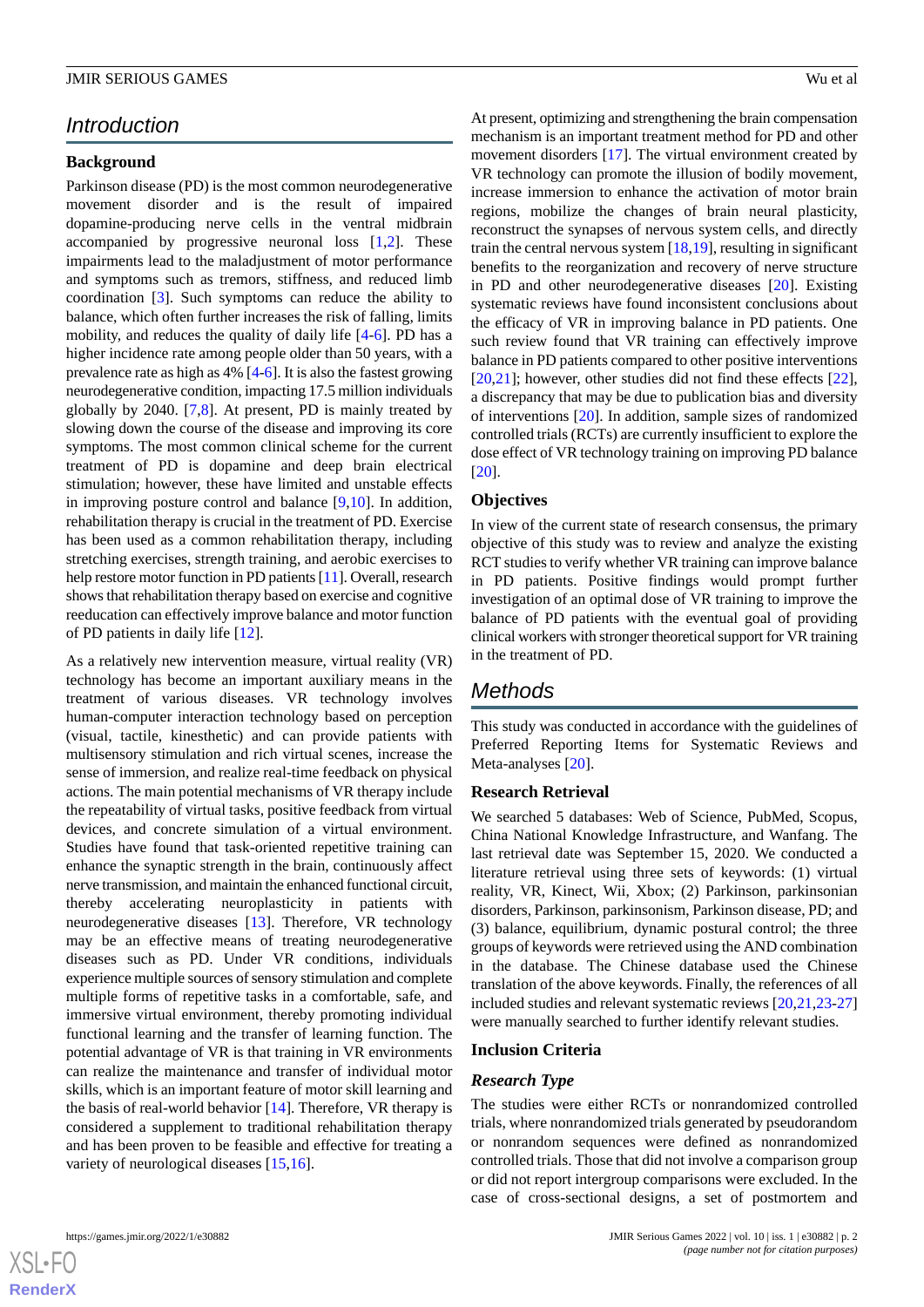qualitative analyses were also excluded. We further excluded reviews, conference summaries, and book chapters and restricted our research to articles written in the English or Chinese language.

### *Participant Type*

The subjects of the study were PD patients aged 18 years or older who had been formally diagnosed by the hospital or by internationally recognized diagnostic criteria. There were no restrictions on sex, course of disease, or severity of the disease.

# *Intervention Type*

The VR training immersion included a variety of modes, such as nonimmersive, semi-immersive, and fully immersive. The control group consisted of a wait group, routine physical therapy, or other types of treatment such as drug therapy.

# *Types of Outcome Indicators*

In order to improve the quality of research, it was necessary to use effective and reliable tools to measure balance ability. Due to the high task specificity of balance ability, we selected the Berg Balance Scale (BBS), which is widely used to assess overall balance ability of patients with movement disorders [[28\]](#page-12-3). The full assessment includes 14 balance-related activities, in which higher scores indicate better balance ability. The maximum possible score is 56 points, and a score below 40 indicates a risk of declining balance ability.

# *Study Selection and Data Extraction*

We conducted independent screening of studies based on the title, abstract, and full text, and two researchers discussed the results before reaching a consensus. In the event of no consensus, a third researcher made the final decision.

Descriptive data were extracted after reading the full text. The extracted content comprised 3 categories: literature characteristics, participant characteristics, and intervention plan. Literature characteristics included first author, number of years of publication, country, and language. Participant characteristics included diagnostic criteria (diagnostic tools), number of participants (number and sex ratio of the experimental group and control group), and age. In order to determine the dose-response relationship of VR training to improve balance in PD patients, the balance training scheme was coded as follows: training group (experimental group and control group), single training duration, training frequency, total number of training sessions, weekly training duration and total training duration, and VR training platform [[27](#page-12-2)[,29](#page-12-4)]. We extracted the quantitative balance data in the experimental and control group in each eligible RCT study (ie, BBS scores before and after intervention were extracted), and the results must be quantitative data that can be used for effect size calculation. If there were multiple control groups in the study, only the control group with active intervention measures was extracted.

### **Quality Assessment**

We used the Physiotherapy Evidence Database (PEDro) Scale to assess the methodological quality of clinical trials in physiotherapy and rehabilitation [[30\]](#page-12-5). The quality evaluation was carried out using the PEDro quality assessment sheet to

 $XS$  $\cdot$ FC **[RenderX](http://www.renderx.com/)**

evaluate the treatment included in the study. The evaluation criteria were as follows: eligibility criteria, randomization, concealed allocation, baseline equivalence, blinding of participants, blinding of instructors, blinding of assessors, retention rate of 85%, missing data management (intent-to-treat analysis), between-group analysis, and measures of variability. One point was awarded if the information was explicitly presented, with a maximum of 9 points per study. If the above information was clear in the study, 1 point was awarded; if not, 0 points were awarded, while the maximum score for each study was 11 points. According to the scores, the quality of these studies can be divided into 4 grades: excellent (>9 points), good (6 to 8 points), fair (4 to 5 points), and poor ( $\leq$ 4 points) quality. For studies that did not provide enough information to complete the assessment, the authors requested relevant information via email; a lack of author response resulted in a designation of ambiguous information.

# **Data Analysis**

In order to explore the benefits of VR training on PD balance, we combined extracted BBS scale data with effect size using the statistical software STATA (version 15.1, StataCorp LLC), resulting in a random effect model for further analysis calculation. The standardized mean difference (SMD) was selected as the index of effect scale for statistics. The effect size indicated the degree of impact of VR training on PD balance ability, where SMD <0.20 indicated a negligible effect, 0.20 to  $\leq$ 0.50 indicated a small effect, 0.50 to  $\leq$ 0.80 indicated a large effect, and an SMD >0.80 indicated a larger effect [[31\]](#page-12-6).

We used the statistic  $I^2$  to evaluate the heterogeneity of the selected studies, in which a larger  $I^2$  statistic indicates greater heterogeneity [[31\]](#page-12-6). In addition, we used funnel plots and Egger tests to evaluate publication bias [[32\]](#page-12-7). Subgroup analyses were used to estimate the impact of publication bias on the interpretation of results [[33\]](#page-12-8). We further used meta-regression models to analyze the effect of the VR training program according to length and frequency of training courses, total time of weekly training courses, total number, and time of training courses. Therefore, this meta-regression part was not analyzed in this study due to its failure in quantifying the intensity of treatment. For studies that did not provide the above data, the author was contacted by email to obtain the data, so as to improve the quality of this research.

# *Results*

# **Study Selection**

We retrieved a total of 491 records through electronic databases: 200 records were retrieved by Web of Science, 84 records were retrieved by PubMed, 144 records were retrieved by Scopus, 53 records were retrieved by China National Knowledge Infrastructure, and 10 records were retrieved by Wanfang. In addition, 10 records were added manually.

We then excluded 105 duplicate records. The remaining 393 records were further screened by titles and abstracts, and 373 records that did not meet the study criteria were deleted. We then evaluated 23 studies for full-text qualification, and 7 studies were found not to meet the predetermined inclusion criteria.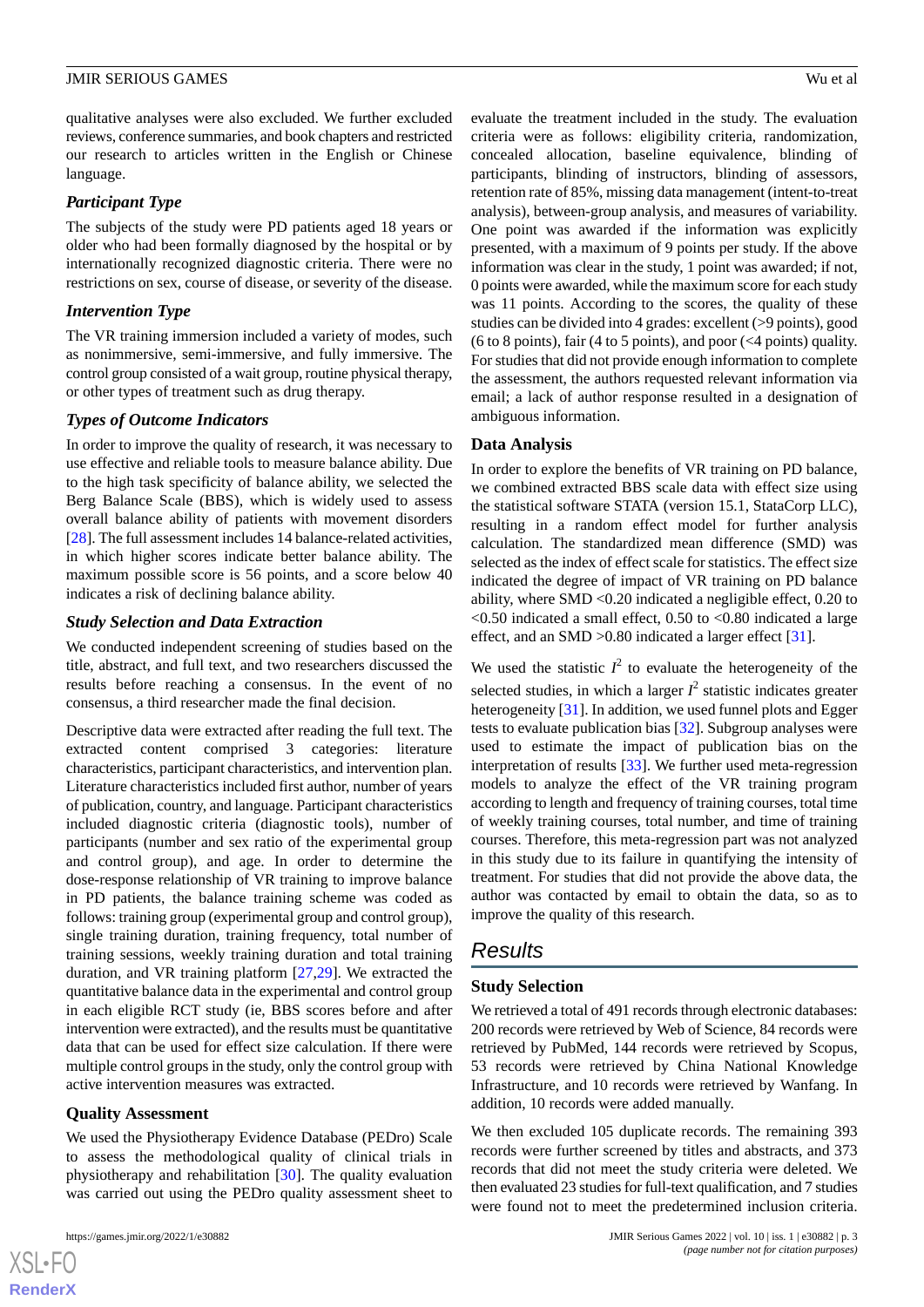Finally, a total of 16 studies were identified for meta-analysis. The flow chart of literature retrieval and study selection is shown in [Figure 1.](#page-3-0)

<span id="page-3-0"></span>**Figure 1.** The flow of literature search and study selection. RCT: randomized controlled trial.



### **Research Characteristics**

[Table 1](#page-4-0) lists the characteristics and descriptions of the 16 studies published from 2012 to 2020, involving 583 PD (experimental group: 291; control group: 292) participants aged 55 to 75 years in the included study. All the included PDs were tested using diagnostic tools such as the Movement Disorder Society Clinical Diagnostic Criteria for Parkinson disease (MDS-PD), the United Kingdom Parkinson Disease Society Brain Bank criteria (UK-PDSBB), and the Chinese Parkinson Diagnostic Criteria, or patients who had been clinically diagnosed as PD by doctors, of which six [[33\]](#page-12-8) studies were conducted in China, two [[34](#page-12-9)[,35](#page-12-10)] studies were conducted in the United Kingdom, two [[34](#page-12-9)[,35](#page-12-10)] studies were conducted in Brazil, and two [\[36](#page-12-11),[37\]](#page-12-12) studies were conducted in Taiwan, including one study each in South Korea [[38\]](#page-12-13), Italy [[39\]](#page-12-14), the United States [[40\]](#page-12-15), and Istanbul [[41\]](#page-12-16). All

of the included studies were comparative studies between the VR group and conventional rehabilitation.

The VR training program has a single duration between 30 and 60 minutes, with frequency varying from 2 to 5 times per week and duration ranging from 4 to 12 weeks. All of the 16 studies were nonimmersive VR devices, including Xbox (Microsoft) and Wii Fit (Nintendo Co Ltd). Among them, four studies [[35,](#page-12-10)[36,](#page-12-11)[41](#page-12-16)[,42](#page-12-17)] used Xbox Kinect equipment and five studies [[38-](#page-12-13)[40](#page-12-15)[,43](#page-12-18),[44\]](#page-13-0) used Wii Fit equipment. Additionally, two studies [[45,](#page-13-1)[46\]](#page-13-2) used Silverfit 3D motion capture analysis system, three studies [[37,](#page-12-12)[47](#page-13-3),[48\]](#page-13-4) were personalized development VR rehabilitation systems, and one study [[34\]](#page-12-9) only reported device components and game types, among which one study [[49\]](#page-13-5) did not report the name of VR device. The outcome indicators of interest in this study were all BBG scales, thereby having no separate description in the study characteristics.

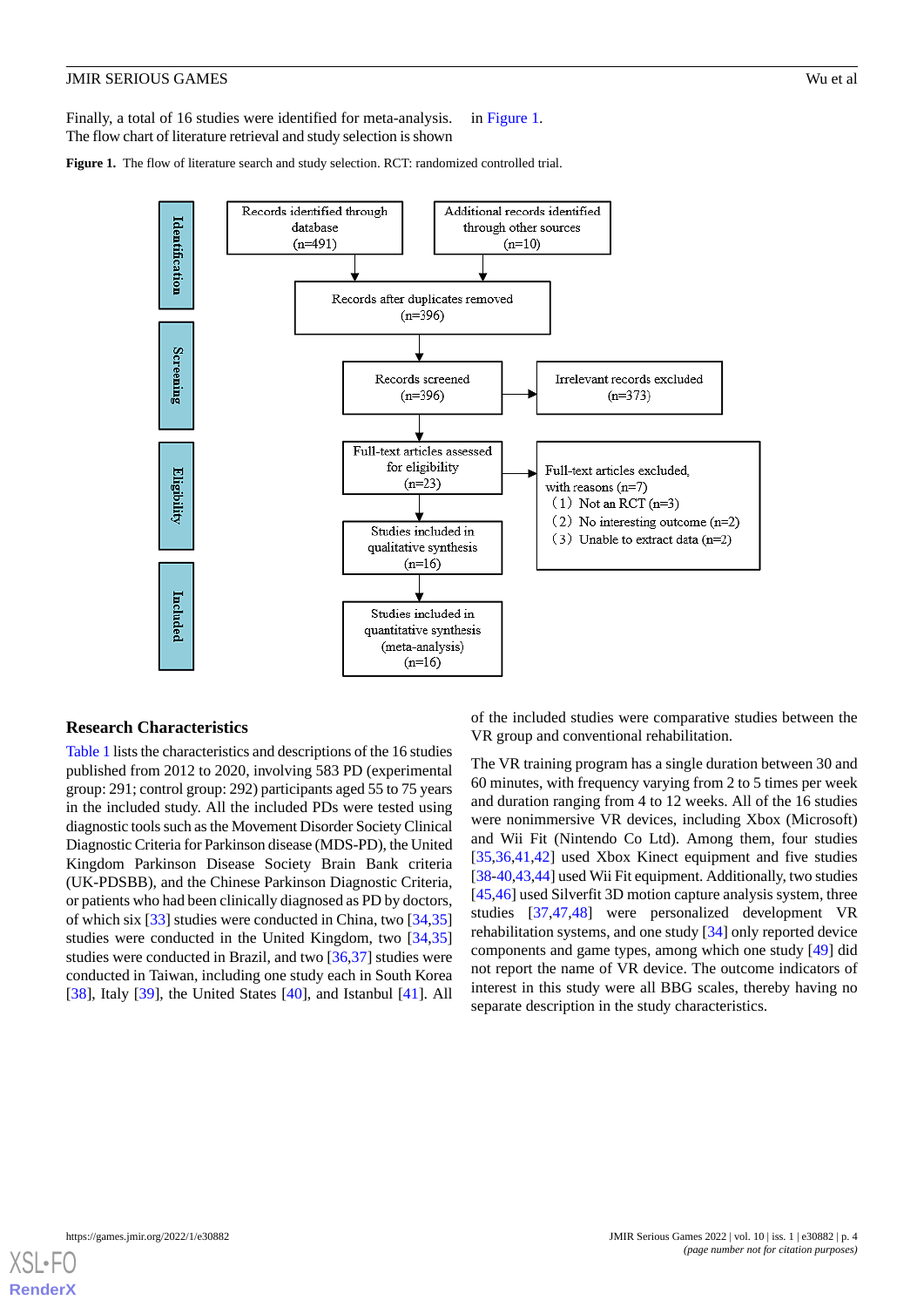<span id="page-4-0"></span>**Table 1.** Study characteristics.

| Reference                 |                      | Participant characteristics                        |                                                                   |                                    | Intervention protocol                             |                                                                                                                                                                     |                                                                                                             |                                                                                                                                                                                                               |  |  |
|---------------------------|----------------------|----------------------------------------------------|-------------------------------------------------------------------|------------------------------------|---------------------------------------------------|---------------------------------------------------------------------------------------------------------------------------------------------------------------------|-------------------------------------------------------------------------------------------------------------|---------------------------------------------------------------------------------------------------------------------------------------------------------------------------------------------------------------|--|--|
| Authors                   | Country,<br>Language | Diagnostic<br>criteria                             | Hoehn-Yahr<br>classification                                      | N, male/fe-<br>male                | Age                                               | Method                                                                                                                                                              | Session duration/fre-<br>quency/period/# ses-<br>sions/duration of<br>VR <sup>a</sup> treatment per<br>week | Platform                                                                                                                                                                                                      |  |  |
| Chen et<br>al $[33]$      | China,<br>Chinese    | Chinese<br>Parkinson<br>Diagnostic<br>Criteria     | $EG^b: 2.52$<br>(SD 0.51);<br>CG <sup>c</sup> : 2.57<br>(SD 0.50) | EG: 23,<br>14/9; CG:<br>23, 12/11  | EG: 62.09<br>(SD 6.11);<br>CG: 64.65<br>(SD 5.06) | EG: VR training; CG:<br>routine rehabilitation<br>training                                                                                                          | 50 min/5 times per<br>wk/6 wk/30/250 min                                                                    | BioFlex-FP pos-<br>ture control evalua-<br>tion and training<br>system                                                                                                                                        |  |  |
| Cheng<br>et al<br>$[47]$  | China,<br>Chinese    | $MDS-PDd$                                          | EG: 3.1 (SD<br>$(0.6)$ ; CG: 3.0<br>(SD 0.6)                      | EG: 20,<br>9/11; CG:<br>20, 8/12   | EG: 59.2 (SD<br>7.3); CG: 58.6<br>(SD 7.5)        | EG: VR training+<br>routine rehabilitation<br>training (40 min); CG:<br>routine rehabilitation<br>training                                                          | 20 min/2 times per<br>wk/8 wk/16/40 min                                                                     | Silverfit 3D motion<br>capture analysis<br>system                                                                                                                                                             |  |  |
| Sun et<br>al $[46]$       | China,<br>Chinese    | Clinical diag-<br>nosis                            | Total: 1-4                                                        | EG: 30,<br>19/11; CG:<br>30, 21/9  | EG: 61.43<br>(SD 7.34);<br>CG: 62.54<br>(SD 6.98) | EG: $VR$ training +<br>strengthen muscle<br>strength training (20<br>min); CG: routine re-<br>habilitation training $+$<br>medication                               | 20 min/5 times per<br>wk/4 wk/20/100 min                                                                    | Silverfit 3D motion<br>capture analysis<br>system                                                                                                                                                             |  |  |
| Lin et al<br>$[48]$       | China,<br>Chinese    | Chinese<br>Parkinson<br>Diagnostic<br>Criteria     | Total: 2.5-4                                                      | EG: 18,<br>12/6; CG:<br>15, 10/5   | EG: 61.4 (SD<br>8.2); CG: 62.1<br>(SD 6.3)        | EG: $VR$ training +<br>medication; CG: rou-<br>tine rehabilitation<br>training $+$ medication                                                                       | 30 min/5 times per<br>wk/4 wk/20/150 min                                                                    | Xbox (Microsoft<br>Corp)                                                                                                                                                                                      |  |  |
| Liu et al<br>$[45]$       | China,<br>Chinese    | Chinese<br>Parkinson di-<br>agnostic cri-<br>teria | Total: 3                                                          | EG: 21,<br>11/10; CG:<br>21, 12/9  | EG: 60.9 (SD<br>$7.20$ ; CG:<br>63.9 (SD 5.82)    | EG: VR training; CG:<br>routine rehabilitation<br>training                                                                                                          | 20 min/5 times per<br>wk/4 wk/20/150 min                                                                    | Computer-assisted<br>rehabilitation envi-<br>ronment (CAREN)                                                                                                                                                  |  |  |
| Pompeu<br>et al<br>$[35]$ | Brazil,<br>English   | Clinical diag-<br>nosis                            | <b>Total: 1-2</b>                                                 | Total: 32,<br>17/15                | Total: 67.4<br>(SD 8.1)                           | EG: VR training; CG:<br>routine rehabilitation<br>training                                                                                                          | 30 min/2 times per<br>wk/7 wk/14/60 min                                                                     | Wii Fit (Nintendo<br>Co Ltd)                                                                                                                                                                                  |  |  |
| Van et<br>al [34]         | UK, En-<br>glish     | $UK-PDSBBe$                                        | Total: $2-3$                                                      | EG: 17.<br>$12/5$ ; CG:<br>16, 8/8 | EG: 66.3 (SD<br>6.39); CG:<br>68.8 (SD 9.68)      | EG: VR training; CG:<br>routine rehabilitation<br>training                                                                                                          | 60 min/2 times per<br>wk/5 wk/10/120 min                                                                    | Workstations con-<br>sisted of a flat-pan-<br>el LCD monitor<br>connected to a PC<br>containing a total<br>of 6 commercially<br>available, interac-<br>tive dynamic bal-<br>ance exercises<br>(Motek Medical) |  |  |
| Lee et<br>al $[37]$       | Korea,<br>English    | Clinical diag-<br>nosis                            | NR <sup>f</sup>                                                   | EG: 10,<br>$5/5$ ; CG:<br>10, 5/5  | EG: 68.4 (SD<br>$2.9$ ; CG: $70.1$<br>(SD 3.3)    | EG: $VR$ training +<br>neurodevelopmental<br>therapy $(NR)$ + func-<br>tional electrical stimu-<br>lation therapy (NR);<br>CG: routine rehabilita-<br>tion training | 30 min/5 times per<br>wk/6 wk/30/150 min                                                                    | k-pop dance festi-<br>val (Nintendo Inc)<br>game for the Wii<br>(Nintendo Inc)<br>video game system                                                                                                           |  |  |
| Shih et<br>al $[41]$      | Taiwan,<br>English   | UK-PDSBB                                           | EG: $1.6$ (SD<br>$0.84$ ; CG:<br>$1.4$ (SD<br>0.52)               | EG: 10<br>9/1; CG:<br>10, 7/3      | EG: $67.5$ (SD<br>$9.96$ ; CG:<br>68.8 (SD 9.67)  | EG: VR training; CG: 50 min/2 times per<br>routine rehabilitation<br>training                                                                                       | wk/8 wk/16/100 min                                                                                          | Kinect sensor (Mi-<br>crosoft Corp)                                                                                                                                                                           |  |  |

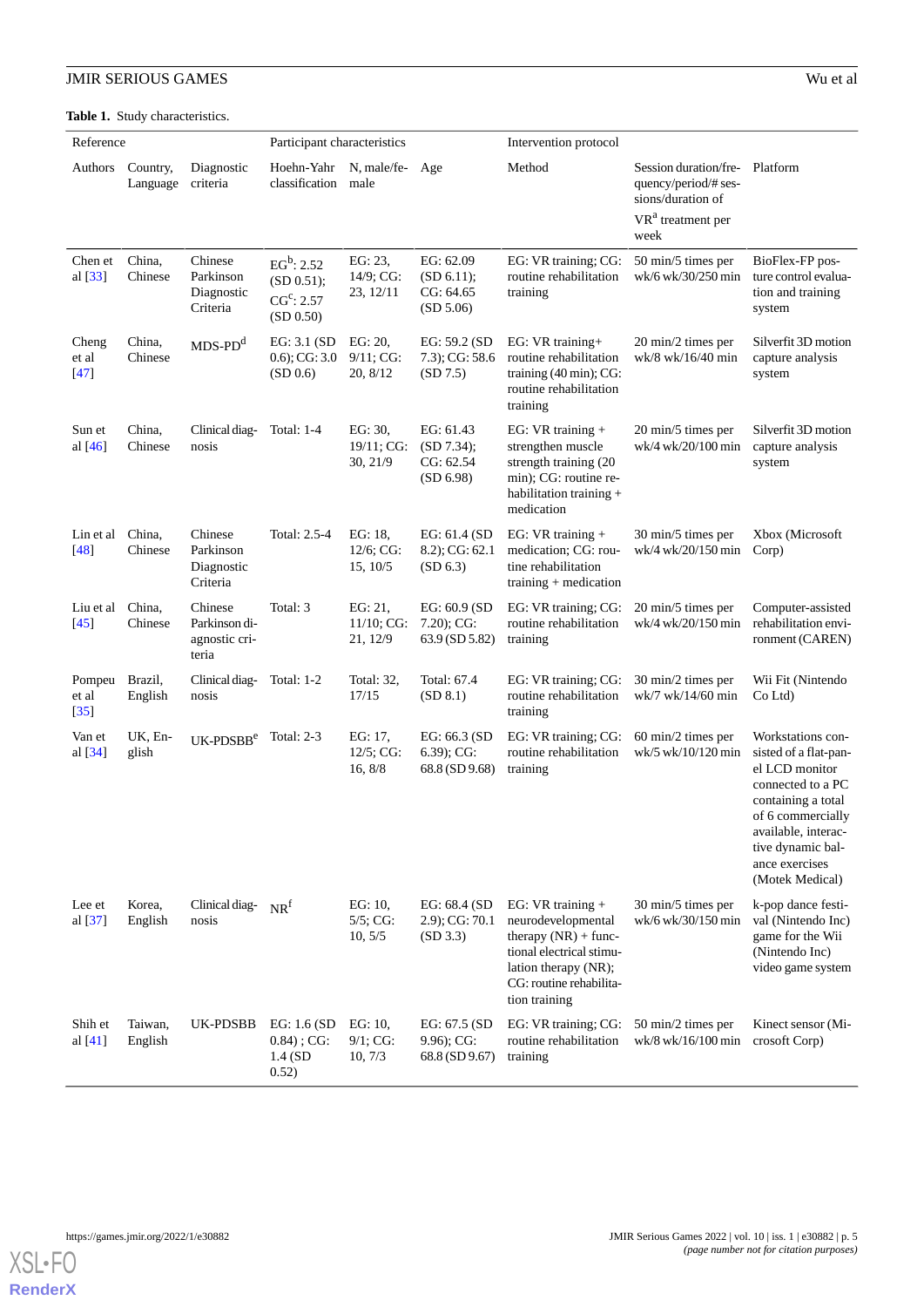| Reference                            |                            |                         | Participant characteristics                     |                                       |                                                        | Intervention protocol                                                                                                            |                                                                                    |                                                                                                                                                                            |  |
|--------------------------------------|----------------------------|-------------------------|-------------------------------------------------|---------------------------------------|--------------------------------------------------------|----------------------------------------------------------------------------------------------------------------------------------|------------------------------------------------------------------------------------|----------------------------------------------------------------------------------------------------------------------------------------------------------------------------|--|
| Authors                              | Country,                   | Diagnostic              | Hoehn-Yahr                                      | N, male/fe-Age                        |                                                        | Method                                                                                                                           | Session duration/fre-                                                              | Platform                                                                                                                                                                   |  |
|                                      | Language                   | criteria                | classification                                  | male                                  |                                                        |                                                                                                                                  | quency/period/# ses-<br>sions/duration of<br>VR <sup>a</sup> treatment per<br>week |                                                                                                                                                                            |  |
| Yang et<br>al $[36]$                 | Taiwan,<br>English         | UK-PDSBB                | <b>Total: 2-3</b>                               | EG: 11.<br>$7/4$ ; CG:<br>12, 7/5     | EG: 75.4 (SD<br>$(6.3)$ ; CG: 72.5<br>(SD 8.4)         | EG: VR training; CG:<br>routine rehabilitation<br>training                                                                       | 50 min/2 times per<br>wk/6 wk/12/100 min                                           | VR balance train-<br>ing system includ-<br>ed a 22-inch all-in-<br>one touchscreen<br>computer (Micro-<br>Star International<br>Co Ltd) and a<br>wireless balance<br>board |  |
| Oz-<br>gonenel<br>et al<br>$[40]$    | Istanbul,<br>English       | Clinical diag-<br>nosis | Total: 1-3                                      | EG: 15,<br>$10/5$ ; CG:<br>18, 12/6   | EG: 64; CG:<br>65                                      | EG: VR training $+$<br>routine rehabilitation<br>training (NR); CG:<br>balance rehabilitation<br>training                        | 20 min/3 times per<br>wk/5 wk/15/60 min                                            | Xbox (Microsoft<br>Corp)                                                                                                                                                   |  |
| Gan-<br>dolfi et<br>al [38]          | Italy, En-<br>glish        | UK-PDSBB                | <b>Total: 1-3</b>                               | EG: 38,<br>$23/15$ ; CG:<br>38, 28/10 | EG: 67.45<br>(SD 7.18);<br>CG: 69.84<br>(SD 9.41)      | EG: VR training $+$<br>balance rehabilitation<br>training (NR); CG:<br>sensory integration<br>balance rehabilitation<br>training | 50 min/3 times per<br>wk/7 wk/21/150 min                                           | Wii Fit gaming<br>system and balance<br>board (Nintendo<br>Co Ltd)                                                                                                         |  |
| Ribas et<br>al [43]                  | Brazil,<br>English         | UK-PDSBB                | Total: $2-3$                                    | EG: 10.<br>$4/6$ ; CG:<br>10, 4/6     | EG: $61.7.$ (SD<br>$6.83$ ; CG:<br>60.20 (SD<br>11.29) | EG: VR training; CG:<br>routine rehabilitation<br>training                                                                       | 30 min/2 times per<br>wk/12 wk/24/60 min                                           | Wii Fit gaming<br>system, and bal-<br>ance board (Ninten-<br>do Co Ltd)                                                                                                    |  |
| Santos<br>et al<br>$\left[39\right]$ | US, En-<br>glish           | UK-PDSBB                | EG: $1.4$ (SD<br>$(0.6)$ ; CG: 1.3<br>(SD 0.3)  | EG: 13;<br>CG: 14                     | EG: $61.7(SD)$<br>7.3); CG: 64.5<br>(SD 9.8)           | EG: VR training; CG:<br>routine rehabilitation<br>training                                                                       | 50 min/2 times per<br>wk/8 wk/16/100 min                                           | Wii Fit gaming<br>system and balance<br>board (Nintendo<br>$Co$ Ltd                                                                                                        |  |
| Feng et<br>al [42]                   | China,<br>English          | UK-PDSBB                | EG: 3.03<br>(SD 0.55);<br>CG: 2.97<br>(SD 2.66) | EG: 14,<br>$8/7$ ; CG:<br>14, 9/6     | EG: 67.47<br>(SD 4.79);<br>CG: 66.93<br>(SD 4.64)      | EG: $VR$ training +<br>medication; CG: rou-<br>tine rehabilitation<br>training $+$ medication                                    | 45 min/5 times per<br>wk/12 wk/60/225<br>min                                       | NR                                                                                                                                                                         |  |
| al [49]                              | Tollár et UK, En-<br>glish | UK-PDSBB EG: 2.3 (SD    | $0.48$ ; CG:<br>$2.4$ (SD<br>0.51)              | EG: 25,<br>$12/13$ ; CG:<br>25, 11/14 | EG: 70.0 (SD<br>$4.69$ ; CG:<br>$70.6$ (SD 4.10)       | EG: VR training +<br>medication; CG: rou-<br>tine rehabilitation<br>training $+$ medication                                      | 60 min/5 times per<br>wk/5 wk/25/300 min                                           | $EXEg$ used the fol-<br>lowing 3 visual<br>feedback modules<br>of the Xbox 360<br>core system<br>(Kinect Adven-<br>tures, Microsoft<br>Corp)                               |  |

<sup>a</sup>VR: virtual reality.

<sup>b</sup>EG: experiment group.

<sup>c</sup>CG: control group.

<sup>d</sup>MDS-PD: Movement Disorder Society clinical diagnostic criteria for Parkinson disease.

<sup>e</sup>UK-PDSBB: United Kingdom Parkinson Disease Society Brain Bank criteria.

f<sub>NR</sub>: no report.

<sup>g</sup>EXE: exergame.

[XSL](http://www.w3.org/Style/XSL)•FO **[RenderX](http://www.renderx.com/)**

# **Methodological Quality**

The results of methodological assessment are shown in [Table](#page-6-0) [2,](#page-6-0) with scores ranging from 5 to 8 and an average score of 6.56. Specifically, the most common methodological flaw in these

studies was that there was no allocation concealment. Due to the difficulty in conducting blind training in VR training and routine rehabilitation training, most of the included studies did not implement subject blindness, therapist blindness, or evaluator blindness.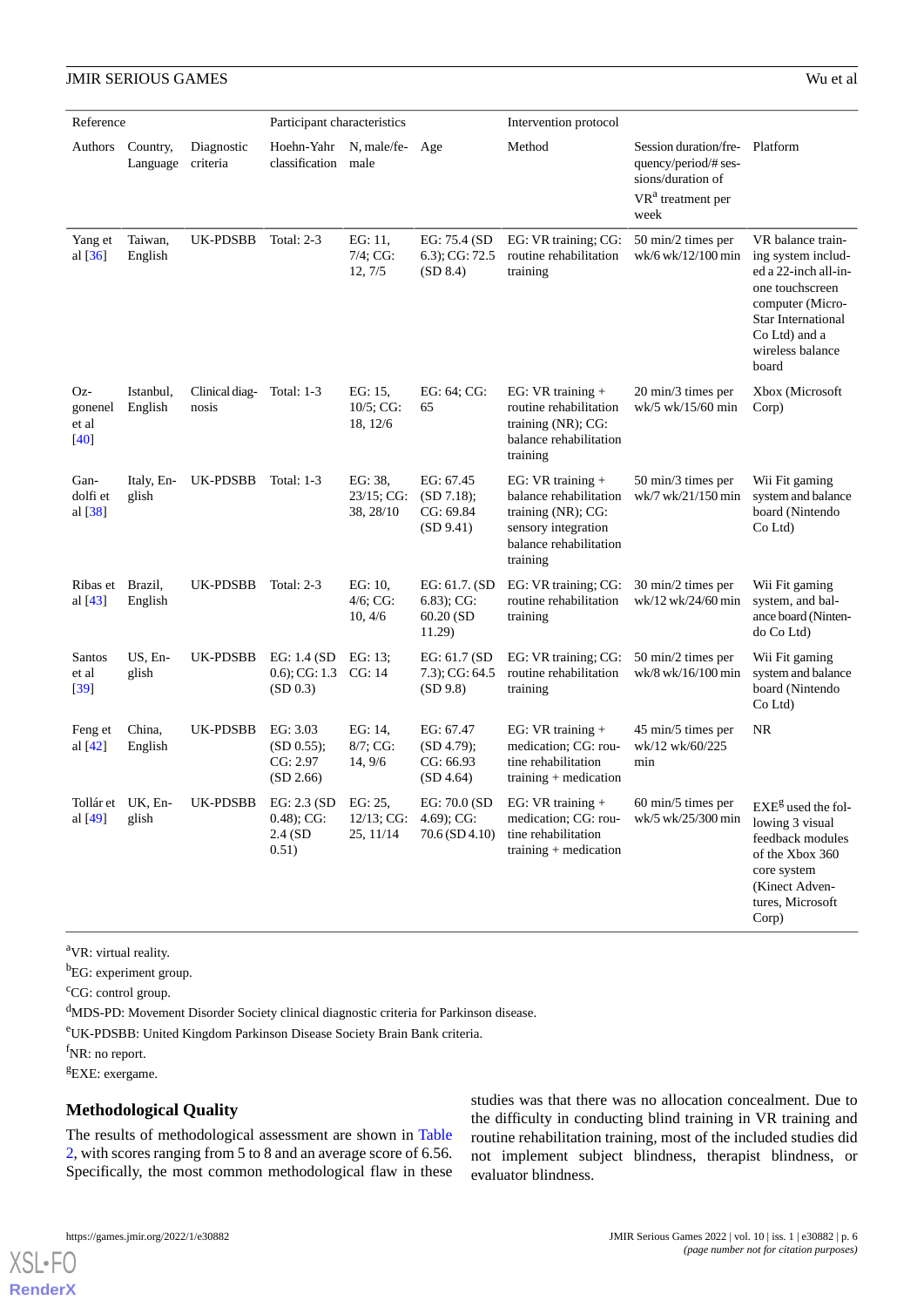# **JMIR SERIOUS GAMES**

<span id="page-6-0"></span>Table 2. Study quality assessment of eligible studies.

| Author                 | Eligibili-<br>ty crite-<br>ria | Random-<br>ization | Con-<br>cealed al-<br>location | Similar<br>baseline | Blind-<br>ing of<br>partici-<br>pants | Blind-<br>ing of<br>instruc-<br>tors | Blind-<br>ing of<br>asses-<br>sors | Reten-<br>tion<br>$>85\%$ | Intent-<br>to-treat<br>analysis | Be-<br>tween-<br>group<br>compari-<br>son | Point mea-<br>sure and<br>measures of<br>variability | Sum<br>score |
|------------------------|--------------------------------|--------------------|--------------------------------|---------------------|---------------------------------------|--------------------------------------|------------------------------------|---------------------------|---------------------------------|-------------------------------------------|------------------------------------------------------|--------------|
| Chen et al [33]        | 1 <sup>a</sup>                 |                    | 0 <sup>b</sup>                 |                     | $\boldsymbol{0}$                      | $\boldsymbol{0}$                     | $\mathbf{0}$                       | 1                         | $\boldsymbol{0}$                | 1                                         |                                                      | 6            |
| Cheng et al [47]       | $\mathbf{1}$                   | $\mathbf{1}$       | $\mathbf{0}$                   | 1                   | $\boldsymbol{0}$                      | $\mathbf{0}$                         | $\mathbf{0}$                       | $\boldsymbol{0}$          | $\mathbf{0}$                    | 1                                         |                                                      | 5            |
| Sun et al [46]         | 1                              | 1                  | $\mathbf{0}$                   | 1                   | $\boldsymbol{0}$                      | $\overline{0}$                       | $\mathbf{0}$                       | $\mathbf{1}$              | $\mathbf{0}$                    | 1                                         |                                                      | 6            |
| Lin et al $[48]$       |                                | 1                  | $\mathbf{0}$                   | 1                   | $\boldsymbol{0}$                      | $\overline{0}$                       | $\mathbf{1}$                       | $\mathbf{1}$              | $\mathbf{0}$                    | 1                                         |                                                      | 7            |
| Liu et al $[45]$       | 1                              | 1                  | $\overline{0}$                 | 1                   | $\mathbf{0}$                          | $\Omega$                             | $\Omega$                           | $\mathbf{1}$              | $\overline{0}$                  | 1                                         |                                                      | 6            |
| Pompeu et al [35]      | 1                              | 1                  | $\overline{0}$                 | 1                   | $\mathbf{0}$                          | $\Omega$                             | $\mathbf{1}$                       | $\mathbf{1}$              | $\overline{0}$                  | 1                                         |                                                      | 7            |
| Van et al [34]         | 1                              | 1                  | $\mathbf{1}$                   | $\mathbf{1}$        | $\boldsymbol{0}$                      | $\mathbf{0}$                         | 1                                  | $\mathbf{0}$              | $\mathbf{0}$                    | 1                                         | 1                                                    | 7            |
| Lee et al $[37]$       | 1                              | 1                  | $\overline{0}$                 | $\overline{0}$      | $\boldsymbol{0}$                      | $\mathbf{0}$                         | $\mathbf{1}$                       | $\overline{0}$            | $\theta$                        | 1                                         | 1                                                    | 5            |
| Shih et al [41]        | 1                              | 1                  | 1                              | $\mathbf{1}$        | $\mathbf{1}$                          | $\Omega$                             | $\overline{0}$                     | $\mathbf{1}$              | $\theta$                        | 1                                         |                                                      | 8            |
| Yang et al [36]        | 1                              | 1                  | 1                              | $\overline{0}$      | $\boldsymbol{0}$                      | $\mathbf{0}$                         | $\mathbf{1}$                       | $\mathbf{1}$              | $\mathbf{1}$                    | 1                                         |                                                      | 8            |
| Ozgonenel et al $[40]$ | 1                              | 1                  | $\theta$                       | 1                   | $\mathbf{1}$                          | $\mathbf{0}$                         | $\overline{0}$                     | $\overline{0}$            | $\theta$                        | 1                                         |                                                      | 6            |
| Gandolfi et al [38]    | $\mathbf{1}$                   |                    | $\boldsymbol{0}$               | 1                   | $\boldsymbol{0}$                      | $\overline{0}$                       | $\mathbf{1}$                       | $\mathbf{1}$              | $\mathbf{0}$                    | 1                                         |                                                      |              |
| Ribas et al [43]       | 1                              |                    | $\boldsymbol{0}$               | 1                   | $\boldsymbol{0}$                      | $\boldsymbol{0}$                     | $\mathbf{0}$                       | $\mathbf{1}$              | $\mathbf{0}$                    | $\mathbf{1}$                              |                                                      | 6            |
| Santos et al [39]      | 1                              | 1                  | 1                              | 1                   | $\boldsymbol{0}$                      | $\mathbf{0}$                         | $\mathbf{0}$                       | $\mathbf{1}$              | $\boldsymbol{0}$                | 1                                         |                                                      |              |
| Feng et al [42]        |                                |                    | $\boldsymbol{0}$               | 1                   | $\boldsymbol{0}$                      | $\mathbf{0}$                         | $\mathbf{0}$                       | 1                         | $\mathbf{0}$                    | 1                                         |                                                      | 6            |
| Tollár et al [49]      | 1                              |                    |                                |                     | $\mathbf{1}$                          | $\mathbf{0}$                         | $\overline{0}$                     | 1                         | $\mathbf{0}$                    |                                           |                                                      | 8            |

<sup>a</sup>Explicitly described and present in details.

<sup>b</sup>Absent, inadequately described, or unclear.

# **Effect Of VR Training on Improving PD Balance Ability**

A total of 16 studies investigated the effects of VR training on improving PD balance ability. These data were analyzed for random effects to combine the results. [Figures 2](#page-7-0) and [3](#page-7-1) illustrate the effects of VR balance training on balance. The meta-analysis results showed that SMD 2.13, 95% CI 1.20 to 3.05, *P*<.001 (see [Figure 2](#page-7-0)). This indicates the balance ability of PD was significantly improved after VR training compared with the control group. The Egger test results found no significant publication bias (Egger regression intercept 10.69691, *P*<.001, *df*=15). However, results of funnel plots showed that three studies [\[49](#page-13-5)] exhibited asymmetry. That is, the included studies may have publication bias (see [Figure 3](#page-7-1)). It is worth noting that the interstudy heterogeneity was very high, the value of  $I^2$  with over 75% ( $l^2$ =95.1, *P*<.001).

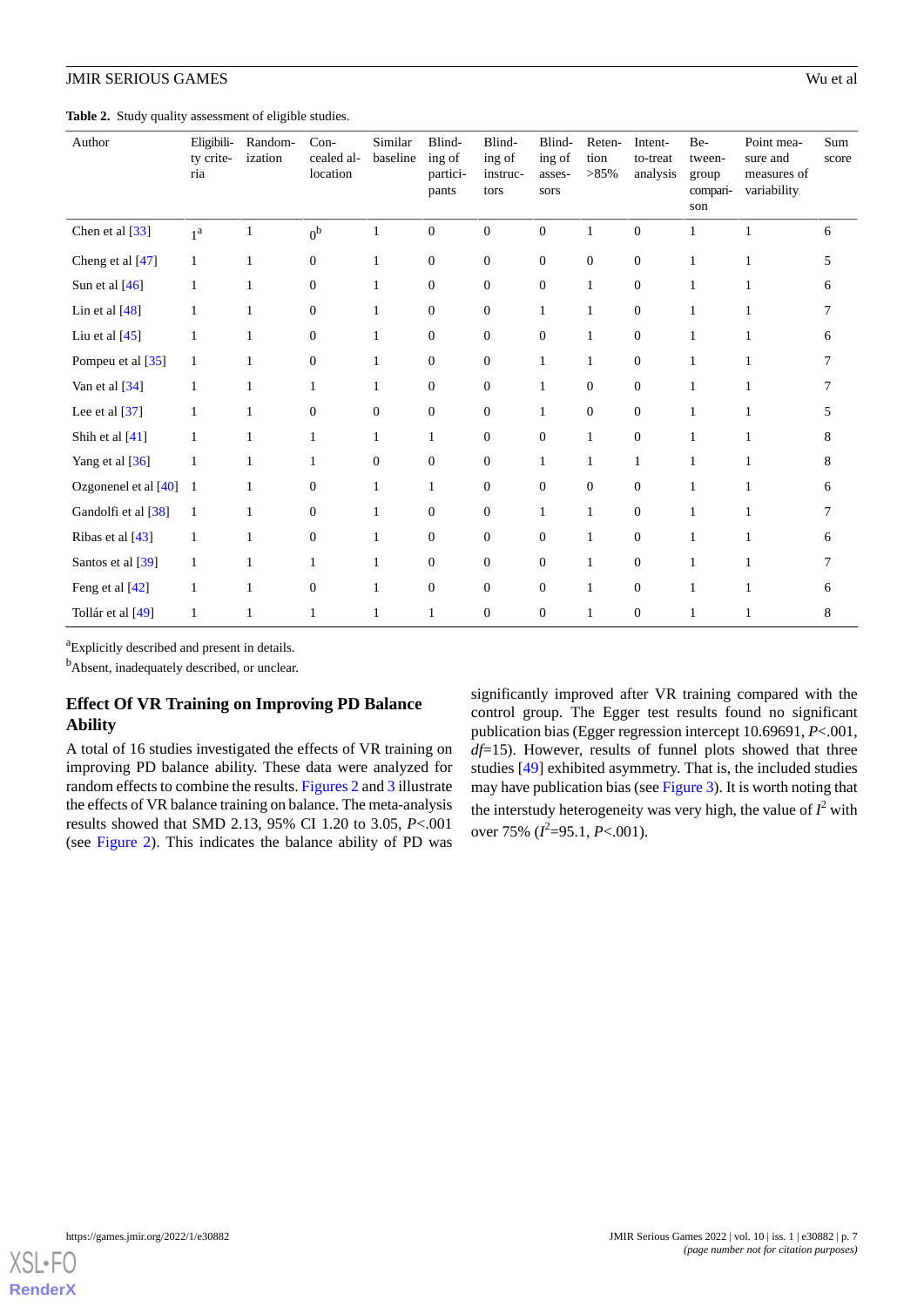<span id="page-7-0"></span>**Figure 2.** Forest plot for balance. SMD: standardized mean difference.

| Study ID                                       |   | SMD (95% CI)             | Weight  |
|------------------------------------------------|---|--------------------------|---------|
| Pompeu et al (2012)                            |   | $0.23$ ( $-0.47, 0.93$ ) | 6.59%   |
| Van den Heuvel et al (2014)                    |   | 1.00(0.27, 1.73)         | 6.56%   |
| Lee et al $(2015)$                             |   | 1.99(0.90, 3.08)         | 6.25%   |
| Shih et al $(2016)$                            |   | $-0.17(-1.05, 0.71)$     | 6.44%   |
| Yang et al (2016)                              |   | $-0.31(-1.14, 0.51)$     | 6.49%   |
| Ozgonenel et al (2016)                         |   | $-0.38(-1.07, 0.31)$     | 6.59%   |
| Gandolfi et al (2017)                          |   | $-0.34$ $(-0.79, 0.11)$  | 6.73%   |
| Ribas et al $(2017)$                           |   | 1.77(0.72, 2.82)         | 6.29%   |
| Santos et al (2019)                            |   | $0.10 (-0.66, 0.88)$     | 6.54%   |
| Feng et al $(2019)$                            |   | 2.53(1.52, 3.55)         | 6.32%   |
| Tollár et al (2019)                            |   | 1.05(0.45, 1.64)         | 6.65%   |
| Chen et al $(2017)$                            |   | 9.07(7.09, 11.05)        | 5.21%   |
| Cheng et al $(2019)$                           |   | 6.67(5.05, 8.29)         | 5.65%   |
| Sun et al (2020)                               |   | 13.27 (10.80, 15.74)     | 4.60%   |
| Lin et al $(2016)$                             |   | $0.61 (-0.09, 1.31)$     | 6.58%   |
| Liu et al $(2020)$                             |   | 2.35(1.56, 3.15)         | 6.51%   |
| Overrall (I-squared= $95.1\%$ , $P<001$ )      |   | 2.13(1.20, 3.05)         | 100.00% |
| NOTE: Weights are from random effects analysis |   |                          |         |
| $-15.7$                                        | 0 | 15.7                     |         |

<span id="page-7-1"></span>Figure 3. Funnel plot for balance. SMD: standardized mean difference.



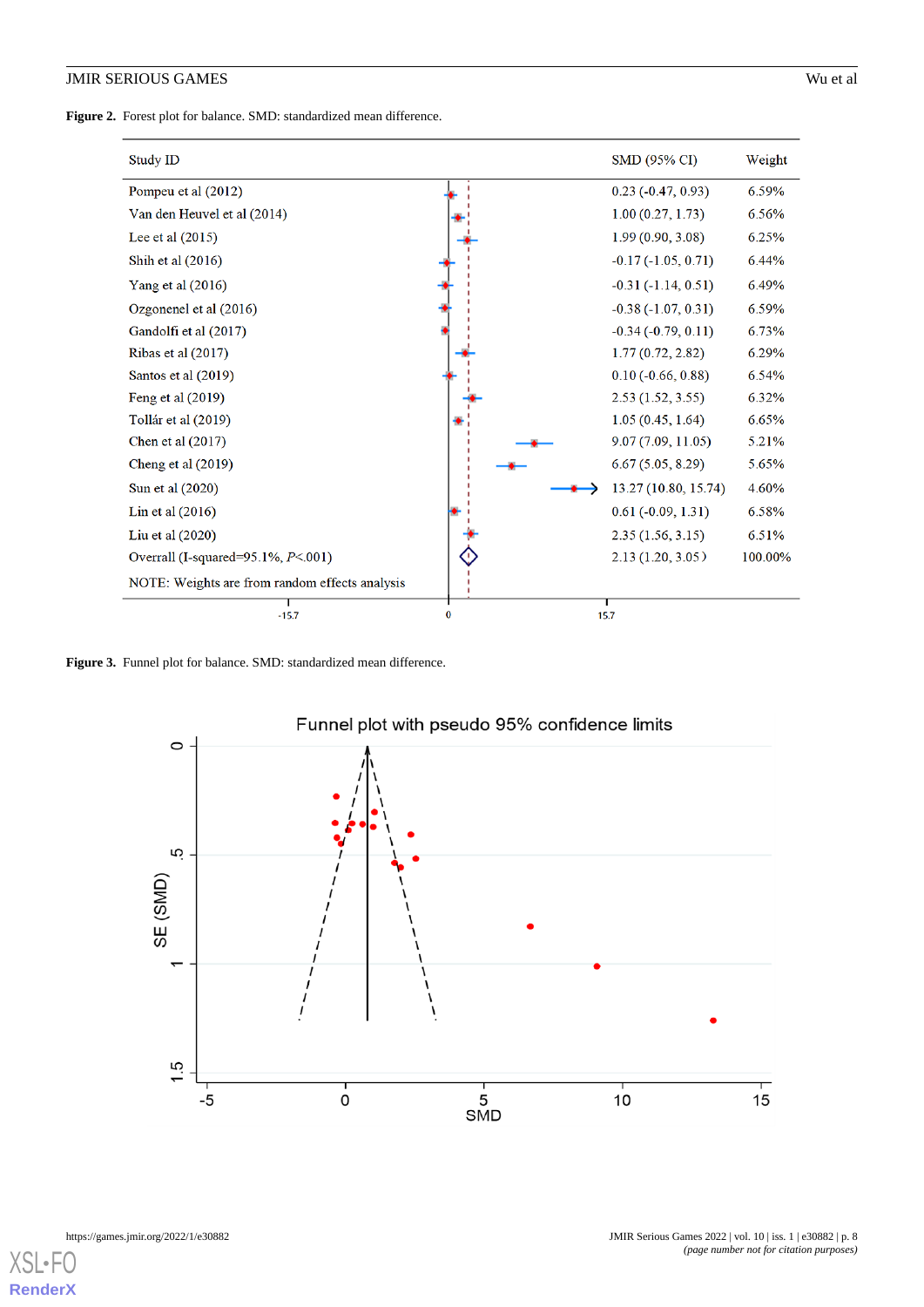We conducted subgroup analysis on intervention modes and intervention platforms (excluding one study [[49\]](#page-13-5) that did not report VR equipment) to clarify the regulatory effect of these 2 variables on PD balance ability. Subgroup analysis showed that training methods had great influence on balance ability. It is worth noting that intervention platform may be the main reason for heterogeneity, as subgroup analysis of the VR rehabilitation and commercial game VR platforms found that the heterogeneity of VR rehabilitation platforms  $(I^2=96.8\%)$ was very large, while that of commercial game VR reality platforms was relatively small; however, there was no significant difference in the improvement of PD balance ability of commercial game VR platforms (SMD 0.447, 95% CI 0.03 to 0.898), which may be the reason for the different conclusions in the previous review. Nevertheless, due to the lack of research on VR rehabilitation platforms, this result should be treated with caution [\(Table 3\)](#page-8-0).

<span id="page-8-0"></span>**Table 3.** Results of the overall balance subgroup analyses on the influence of intervention method and intervention platform on virtual reality training in Parkinson disease.

|                              | Independent training modality                         | SMD <sup>a</sup> | 95% CI            | z value $(P)$<br>value) | $I^{2b}$ (%) | df | P value between<br>groups |
|------------------------------|-------------------------------------------------------|------------------|-------------------|-------------------------|--------------|----|---------------------------|
| <b>Intervention method</b>   |                                                       |                  |                   |                         |              |    |                           |
|                              | Virtual reality mixed physical rehabilitation methods | 2.64             | 0.699 to 4.588    | 2.66                    | 96.8         | 5. | < 0.01                    |
|                              | Virtual reality                                       | 1.83             | 0.795 to 2.872    | 3.46                    | 93.5         | 9  | < 0.001                   |
| <b>Intervention platform</b> |                                                       |                  |                   |                         |              |    |                           |
|                              | Virtual rehabilitation platform                       | 7.75             | 3.134 to 12.365   | 3.29                    | 97.1         | 3  | < 0.01                    |
|                              | Commercial gaming virtual reality platform            | 0.45             | $-0.0.3$ to 0.898 | 1.95                    | 76.2         | 10 | < 0.01                    |

<sup>a</sup>SMD: standardized mean difference.

 ${}^{b}I^2$ : heterogeneity between studies.

# **Impact of VR Balance Training and the Dose-Effect Relationship**

<span id="page-8-1"></span>In order to explore the optimal training variables, this study first conducted a meta-regression to explore the effect of a training

program on the effectiveness of PD balance. In addition to meta-regression ([Table 3](#page-8-0)), subgroup analysis was conducted to preliminarily analyze the effect size of each training program subgroup and presented for the preliminary analysis of dose response relationships [\(Table 4\)](#page-8-1).

**Table 4.** Results for the subgroup analyses on the effects of different categories of respective training volume on balance ability.

| Training volume         | Coefficient | <b>SE</b> | 95% CI              | z value | 2-sided $P$ value |
|-------------------------|-------------|-----------|---------------------|---------|-------------------|
| Training period         | $-0.0558$   | 0.2075    | $-0.4626$ to 0.3509 | $-0.27$ | .79               |
| Training frequency      | 1.9711      | 3.4458    | $-4.7826$ to 8.7248 | 0.57    | .57               |
| Number of sessions      | 0.4613      | 1.3035    | $-2.0935$ to 3.0162 | 0.35    | .72               |
| Single session duration | $-0.1145$   | 0.3182    | $-0.7381$ to 0.5091 | 0.36    | .72               |
| Total duration per week | $-2.1933$   | 0.0572    | $-0.1167$ to 0.1077 | $-0.08$ | .94               |

# **Meta-Regression Analysis of Volume of VR Balance Training**

Due to the low number of studies, we performed meta-regression only for the subcategory training volume. The regression analysis revealed that no variable within the training volume subcategory (single training duration, training frequency, total number of training sessions, weekly training duration, total training duration) produced significant effects (*P*=.57 to .94) on the ability of improving balance level. That is, in the included

studies, we could not use time or number of training sessions to predict the ability of improving balance level (see [Table 4](#page-8-1)).

### **Dose-Effect Relationship of VR Balance Ability**

### *Single Training Time*

A total of 13 studies were included in this subanalysis, and the time range of single training from 0 to 20 minutes produced large effects on balance, with SMD of 6.446 (95% CI –1.098 to 13.990; *z*=1.67; *I*<sup>2</sup>=98%; *df*=2; see [Table 5\)](#page-9-0).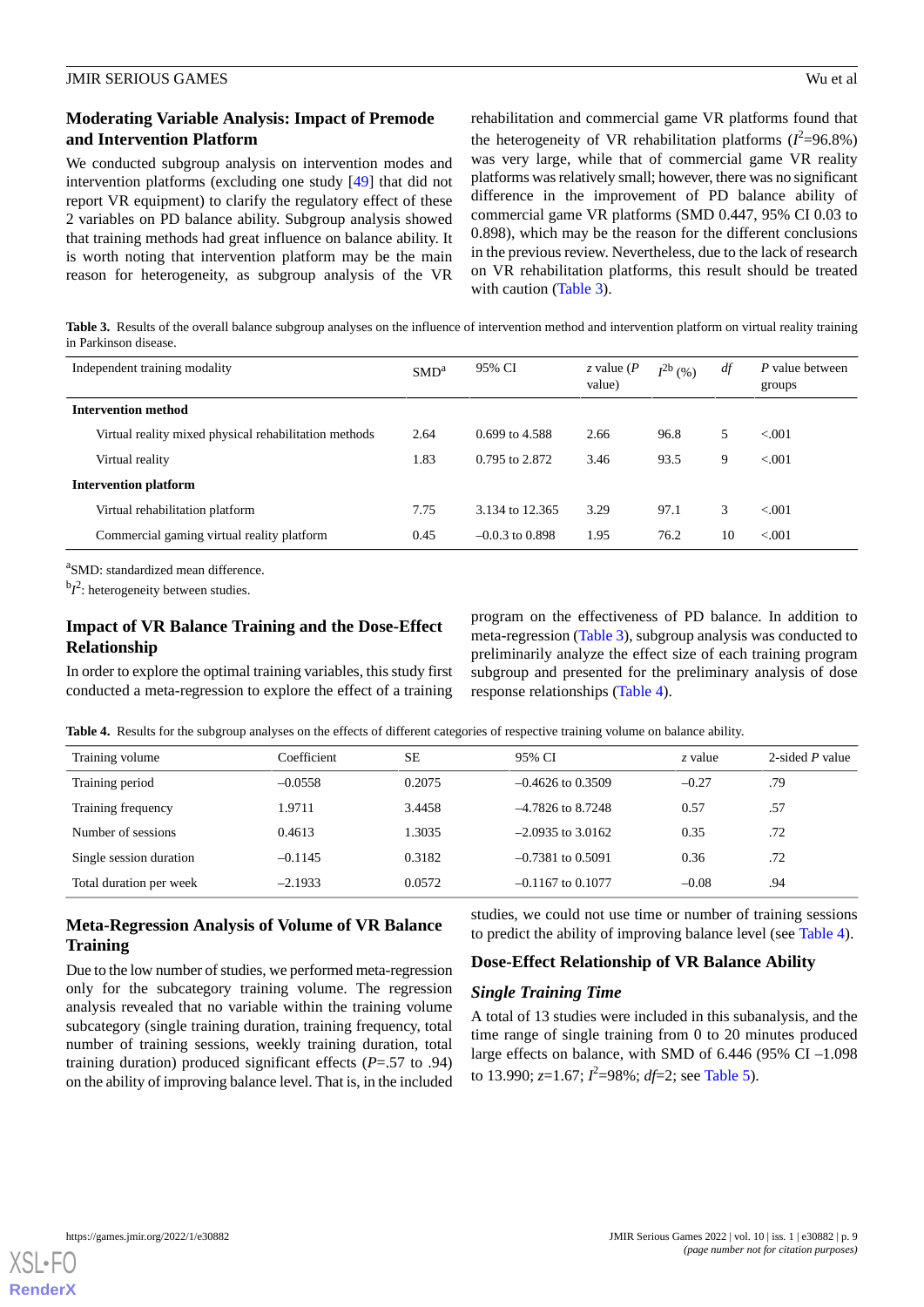<span id="page-9-0"></span>**Table 5.** Results for the subgroup analyses on the effects of different categories of respective training volume on overall balance.

| Independent training modality                       | SMD <sup>a</sup> | 95% CI             | $z$ value ( <i>P</i> value) | $I^{2b}$ (%) | df              | $P$ value be-<br>tween groups |
|-----------------------------------------------------|------------------|--------------------|-----------------------------|--------------|-----------------|-------------------------------|
| <b>Single training time</b>                         |                  |                    |                             |              |                 |                               |
| $0-20$ min                                          | 6.446            | $-1.098$ to 13.990 | 1.67(0.094)                 | 98.7         | 2               | < .001                        |
| $21-40$ min                                         | 1.050            | 0.122 to 1.979     | 2.22(.027)                  | 89.4         | 5               | < .001                        |
| $41-60$ min                                         | 1.644            | 0.378 to 2.910     | 2.54(.011)                  | 93.6         | 6               | < .001                        |
| <b>Training frequency</b>                           |                  |                    |                             |              |                 |                               |
| 1-3 sessions per week                               | 0.770            | $-0.060$ to 1.600  | 1.82(.069)                  | 90.6         | 8               | < 0.001                       |
| 4-6 sessions per week                               | 4.067            | 2.223 to 5.911     | $4.32 \; (<.001)$           | 96.1         | 6               | < .001                        |
| <b>Training period</b>                              |                  |                    |                             |              |                 |                               |
| 3-5 weeks                                           | 2.478            | 0.893 to 4.063     | 3.06(.002)                  | 95.9         | 5               | < .001                        |
| 6-8 weeks                                           | 1.917            | 0.515 to 3.320     | 2.68(.007)                  | 95.5         | $\overline{7}$  | < .001                        |
| 9-12 weeks                                          | 2.166            | 1.417 to 2.914     | 5.67(0.001)                 | 5.30         | $\mathbf{1}$    | < .001                        |
| <b>Total number of training sessions</b>            |                  |                    |                             |              |                 |                               |
| $10-20$ sessions                                    | 0.844            | $-0.210$ to 1.898  | 1.57(0.117)                 | 91.4         | 6               | < 0.001                       |
| 21-30 sessions                                      | 2.638            | 1.003 to 4.272     | 3.16(.002)                  | 96.5         | 5               | < .001                        |
| $>30$ sessions                                      | 4.405            | 1.102 to 7.707     | 2.61(0.009)                 | 95.0         | 2               | < .001                        |
| Total duration of VR <sup>c</sup> training per week |                  |                    |                             |              |                 |                               |
| $0-100$ min                                         | 2.313            | 0.671 to 3.955     | 2.76(.006)                  | 96.1         | $7\phantom{.0}$ | < .001                        |
| 101-200 min                                         | 1.079            | 0.046 to 2.112     | 2.05(.041)                  | 90.6         | 4               | < .001                        |
| 201-300 min                                         | 4.059            | 0.738 to 7.379     | 2.40(.017)                  | 96.7         | 2               | < .001                        |

<sup>a</sup>SMD: standardized mean difference.

 ${}^{b}I^2$ : heterogeneity between studies.

<sup>c</sup>VR: virtual reality.

# *Training Frequency*

The training frequency was 1 to 6 sessions per week in the 14 studies, and the result showed the SMD for 4 to 6 sessions per week was 4.067 (95% CI 2.223 to 5.911;  $z=4.32$ ;  $I^2=96.1\%$ ; *df*=7), indicative of large effects (see [Table 5\)](#page-9-0).

# *Training Period*

In 13 studies, during the training period, a time under training of 3 to 5 weeks with SMD of 2.478 appears most effective compared other training period (95% CI 0.893 to 4.063; *z*=3.03;  $I^2$ =95.9%;  $df$ =5) in this subanalysis (see [Table 5](#page-9-0)).

# *Total Number of Training Sessions*

Based on data from 13 studies, we computed the effect of total number of training sessions (range: 10 to 20 sessions, 21 to 30 sessions, >30 sessions) of VR training for balance ability. Above 30 sessions in total, with SMD of 4.405 is the most effective for balance ability (95% CI 1.102 to 7.707; *z*=2.61; *I* 2 =95.0%; *df*=2; see [Table 5](#page-9-0)).

# *Total Duration of VR Training per Week*

In 14 studies, we also computed the effect of total duration of VR training per week (range 0 to 100 minutes, 101 to 200 minutes, 201 to 300 minutes). The largest effect was shown for

201 to 300 minutes of training per week (SMD 4.059; 95% CI 0.738 to 7.379; *z*=2.40;  $l^2$ =96.7%; *df*=2; see [Table 5](#page-9-0)).

# *Discussion*

### **Summary**

In this study, we examined the effect of VR technology on improving PD balance ability. Data analysis of 16 RCTs showed that (1) VR technology has a significant impact on the improvement of PD balance ability, (2) different VR platforms may have different effects on PD balance and the effect of rehabilitation platforms is superior to commercial platforms, and (3) variability in training methods cannot predict the effect of VR training on PD balance ability.

# **Impact of VR on PD Balance Ability**

VR can provide visual and auditory feedback to PD patients, thereby minimizing the lack of movement caused by internal prompts due to reduced dopamine consumption [\[49](#page-13-5)]. In addition, the real-time feedback provided by VR platforms may also facilitate the movement process [\[50](#page-13-6)]. PD, by contrast, shows insufficient interaction between vestibular and proprioceptive systems, leading to changes in human biomechanics that affect balance. The visual and auditory input provided by VR can therefore effectively integrate the feedback of vestibular

```
XSL•FO
RenderX
```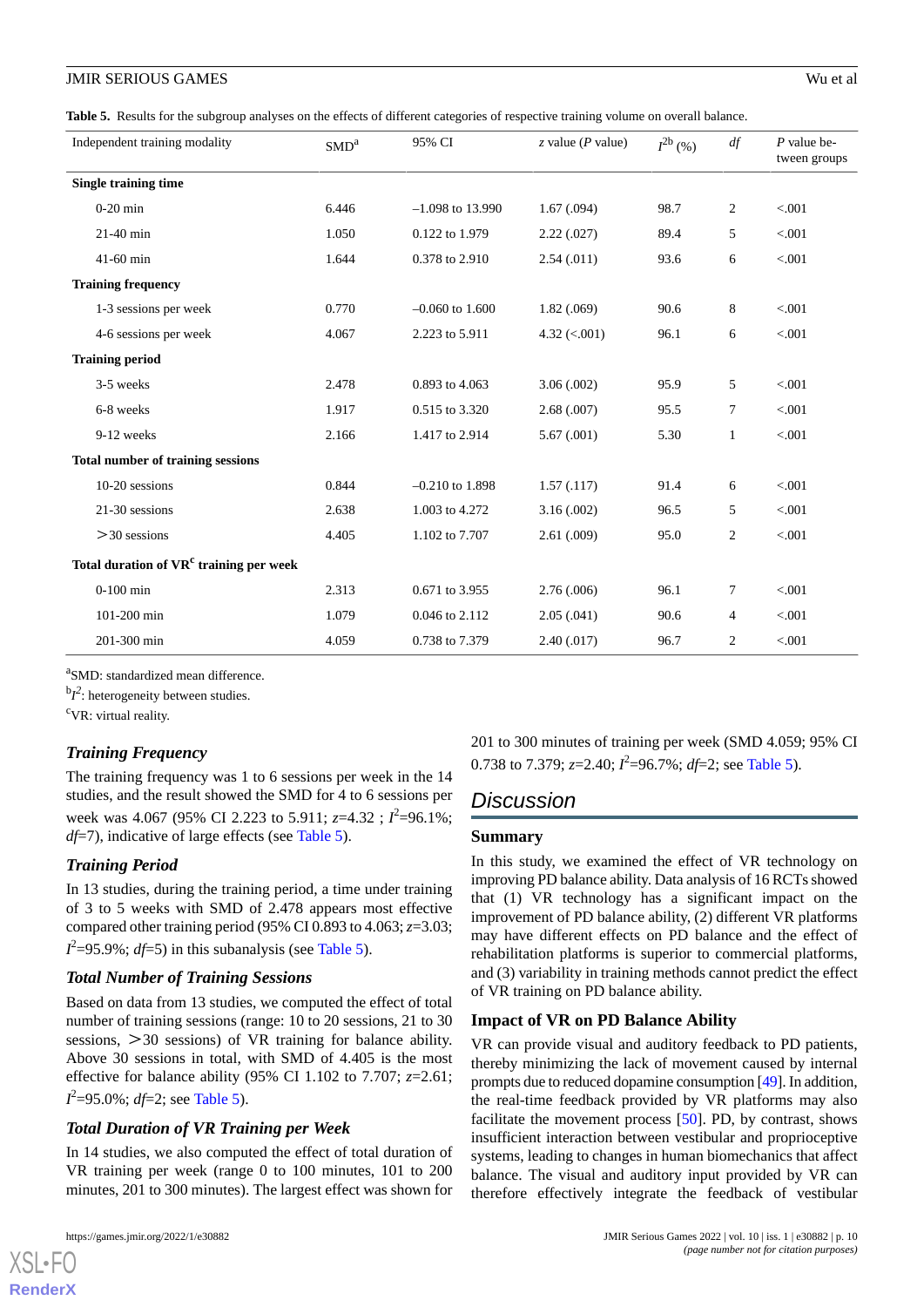receptors and proprioceptive receptors in PD patients, improving PD balance ability [[51](#page-13-7)]. VR training has been shown to stimulate the integration of PD-related cognitive functions such as attention and executive ability, as well as stimulate the reward mechanism of the brain. Moreover, success in alleviating PD symptoms using VR training requires attention, sensory integration, and treatment of stimuli in VR environments and may be more effective than traditional rehabilitation programs [[52](#page-13-8)[,53](#page-13-9)]. A functional near-infrared spectroscopy study found that VR training increases the blood oxygen concentration in the prefrontal cortex of the brain, indicating that prefrontal cortex is involved in VR balance task and degree of activation is modulated by VR task difficulty [\[54](#page-13-10)].

Long-term physical therapy is also beneficial for PD. Due to the incentive stimulation of VR technology, it can maintain motivation during the long-term rehabilitation process and improve compliance so as to reduce the negative impacts during the rehabilitation process [\[55](#page-13-11)]. In addition, studies have indicated that VR balance training and traditional interventions can increase the muscle strength and balance ability of patients with anterior cruciate ligament injury [\[56](#page-13-12)], as well as improve coordination and reflex conduction [[57\]](#page-13-13). However, due to the fact that the measurement methods are not often very precise, it is difficult to find optimal balance points between the two.

### **Moderating Effect**

Our subgroup analyses of intervention methods and intervention platforms found no statistically significant difference between intervention methods, nor did heterogeneity decrease significantly. However, we found VR rehabilitation platforms to be significantly heterogeneous, and the commercial game VR platform's  $I^2$  reduced to 71.2%, which may be the main source of heterogeneity in this study. It should also be noted that we found no statistically significant effect of VR platform training of commercial games; that is, the effects of VR training and traditional rehabilitation training on PD balance ability were similar, which is consistent with previous research results [[22\]](#page-12-0). We therefore conclude that the VR platform itself may be one of the reasons for the inconsistency of previous results, although a small sample size means that this result should also be treated with caution.

Although commercial systems such as Wii are now included in the neurorehabilitation program [\[58](#page-13-14)], such commercial games are not personalized and do not allow precise interactions between individuals and VR environments [\[58](#page-13-14)]. Furthermore, the overall safety and clinical nature of sports-based computer games have not been fully confirmed [\[52](#page-13-8)]. In addition, VR device design may not be optimized for PD, which may damage the experience and safety of PD patients [\[52](#page-13-8)].

# **Impact of VR Training and the Dose-Effect Relationship**

As discussed previously, VR balance training is of great benefit to PD patients. Our results showed that no particular training method could predict the effect of VR balance training on PD balance performance. With the exception of meta-regression, subgroup analysis was conducted for each training program to explore the magnitude of the effect of a specific subgroup.

In addition to meta-regression, subgroup analysis was conducted for each training program to explore the magnitude of the effect of a specific subgroup and explain the effect of the amount of certain subgroups. The most successful VR training program to enhance PD balance was a single training duration of 0 to 20 minutes, 4 to 6 times a week, training for 3 to 5 weeks, training course reached more than 30 times, 201 to 300 minutes per week. However, this study only provides a preliminary analysis of the dose-response relationship through subgroup analysis and should be more widely explored in future research.

### **Limitations**

The biggest limitation of this study is that there was considerable heterogeneity across studies (ie,  $I^2 = 95.1\%$ ). Even if subgroup analysis was performed to observe the underlying causes of heterogeneity, the results should be treated with caution. Another limitation is that due to the limited number of available studies, there were data from only 16 RCTs, and the intervention plans included in the study varied widely, making it difficult for subgroup analyses to provide a clear picture of the dose-response relationship. Moreover, due to the fact that the BBS scale is assessed manually, there may be a degree of error in the balance ability data.

### **Conclusion**

The systematic review and meta-analysis confirmed that VR balance training is a highly effective means to improve balance performance with large effects in PD. In addition, we preliminarily extracted dose-effect relationships for training volume, informing clinicians and practitioners to design effective VR balance training for balance ability. Future studies should particularly focus on the detailed description of training variables, so as to further analyze the dose-effect relationship of VR balance training in PD.

#### **Acknowledgments**

This research was funded by grant 17QNFC59 from Humanities and Social Science, ShenZhen University, Young Teacher Award; grant QNJS0274 from the Research Foundation for Young Teachers of Shenzhen University; and grant RC00228 from the High-level Scientific Research Foundation for the Introduction of Talent of Shenzhen University.

### **Authors' Contributions**

JW, H Zhang, and ZR contributed to the conception and design of the review. JW, RF, and HY applied the search strategy. JW, H Zhang, and ZC applied the selection criteria. JW and ZR completed assessment of risk of bias. JW and H Zhang analyzed and interpreted the data. JW wrote the manuscript. RF and H Zeng edited this manuscript. ZR is responsible for the overall project.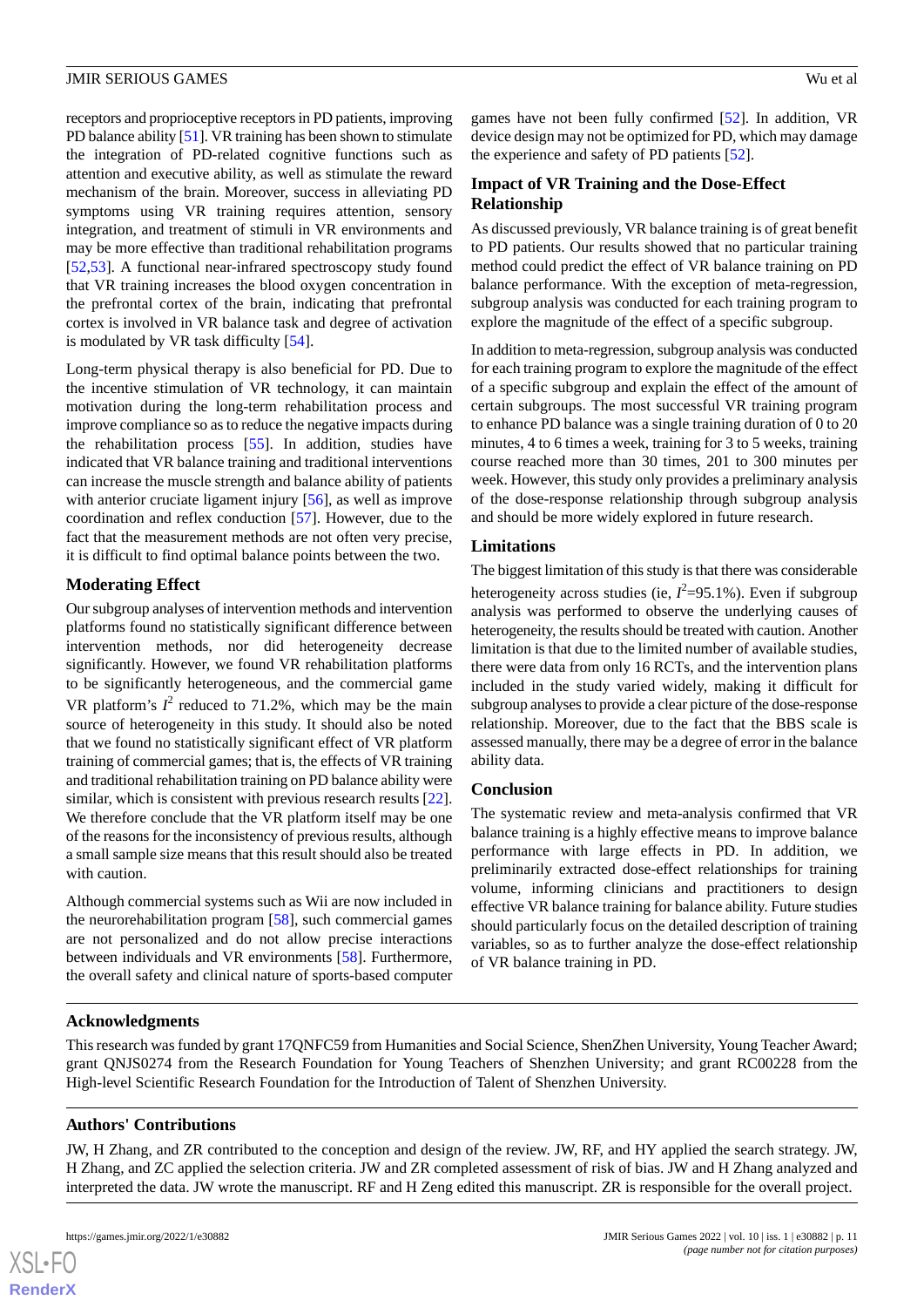# **Conflicts of Interest**

None declared.

# <span id="page-11-0"></span>**References**

- <span id="page-11-1"></span>1. Rocchi L, Chiari L, Horak F. Effects of deep brain stimulation and levodopa on postural sway in Parkinson's disease. J Neurol Neurosurg Psychiatry 2002 Sep;73(3):267-274 [[FREE Full text](https://jnnp.bmj.com/lookup/pmidlookup?view=long&pmid=12185157)] [doi: [10.1136/jnnp.73.3.267\]](http://dx.doi.org/10.1136/jnnp.73.3.267) [Medline: [12185157](http://www.ncbi.nlm.nih.gov/entrez/query.fcgi?cmd=Retrieve&db=PubMed&list_uids=12185157&dopt=Abstract)]
- <span id="page-11-2"></span>2. Khan AU, Akram M, Daniyal M, Zainab R. Awareness and current knowledge of Parkinson's disease: a neurodegenerative disorder. Int J Neurosci 2019 Jan 22;129(1):55-93. [doi: [10.1080/00207454.2018.1486837\]](http://dx.doi.org/10.1080/00207454.2018.1486837) [Medline: [29883227\]](http://www.ncbi.nlm.nih.gov/entrez/query.fcgi?cmd=Retrieve&db=PubMed&list_uids=29883227&dopt=Abstract)
- <span id="page-11-3"></span>3. Lin MT, Beal MF. Mitochondrial dysfunction and oxidative stress in neurodegenerative diseases. Nature 2006 Oct 19;443(7113):787-795. [doi: [10.1038/nature05292\]](http://dx.doi.org/10.1038/nature05292) [Medline: [17051205](http://www.ncbi.nlm.nih.gov/entrez/query.fcgi?cmd=Retrieve&db=PubMed&list_uids=17051205&dopt=Abstract)]
- 4. Jankovic J. Parkinson's disease: clinical features and diagnosis. J Neurol Neurosurg Psychiatry 2008 Apr 01;79(4):368-376. [doi: [10.1136/jnnp.2007.131045\]](http://dx.doi.org/10.1136/jnnp.2007.131045) [Medline: [18344392\]](http://www.ncbi.nlm.nih.gov/entrez/query.fcgi?cmd=Retrieve&db=PubMed&list_uids=18344392&dopt=Abstract)
- <span id="page-11-4"></span>5. Wu J, Loprinzi PD, Ren Z. The rehabilitative effects of virtual reality games on balance performance among children with cerebral palsy: a meta-analysis of randomized controlled trials. Int J Environ Res Public Health 2019 Oct 28;16(21):4161 [[FREE Full text](https://www.mdpi.com/resolver?pii=ijerph16214161)] [doi: [10.3390/ijerph16214161](http://dx.doi.org/10.3390/ijerph16214161)] [Medline: [31661938\]](http://www.ncbi.nlm.nih.gov/entrez/query.fcgi?cmd=Retrieve&db=PubMed&list_uids=31661938&dopt=Abstract)
- <span id="page-11-5"></span>6. Sofuwa O, Nieuwboer A, Desloovere K, Willems A, Chavret F, Jonkers I. Quantitative gait analysis in Parkinson's disease: comparison with a healthy control group. Arch Phys Med Rehabil 2005 May;86(5):1007-1013. [doi: [10.1016/j.apmr.2004.08.012\]](http://dx.doi.org/10.1016/j.apmr.2004.08.012) [Medline: [15895349](http://www.ncbi.nlm.nih.gov/entrez/query.fcgi?cmd=Retrieve&db=PubMed&list_uids=15895349&dopt=Abstract)]
- <span id="page-11-6"></span>7. Hayes MT. Parkinson's Disease and Parkinsonism. Am J Med 2019 Jul;132(7):802-807. [doi: [10.1016/j.amjmed.2019.03.001\]](http://dx.doi.org/10.1016/j.amjmed.2019.03.001) [Medline: [30890425](http://www.ncbi.nlm.nih.gov/entrez/query.fcgi?cmd=Retrieve&db=PubMed&list_uids=30890425&dopt=Abstract)]
- <span id="page-11-8"></span><span id="page-11-7"></span>8. Berg D, Deuschl G. Movement disorders: discoveries in pathophysiology and therapy. Lancet Neurol 2015 Jan;14(1):9-11. [doi: [10.1016/s1474-4422\(14\)70307-2](http://dx.doi.org/10.1016/s1474-4422(14)70307-2)]
- <span id="page-11-9"></span>9. Bloem BR, de Vries NM, Ebersbach G. Nonpharmacological treatments for patients with Parkinson's disease. Mov Disord 2015 Sep 15;30(11):1504-1520. [doi: [10.1002/mds.26363\]](http://dx.doi.org/10.1002/mds.26363) [Medline: [26274930\]](http://www.ncbi.nlm.nih.gov/entrez/query.fcgi?cmd=Retrieve&db=PubMed&list_uids=26274930&dopt=Abstract)
- 10. Armstrong MJ, Okun MS. Choosing a Parkinson disease treatment. JAMA 2020 Apr 14;323(14):1420. [doi: [10.1001/jama.2020.1224](http://dx.doi.org/10.1001/jama.2020.1224)] [Medline: [32286645](http://www.ncbi.nlm.nih.gov/entrez/query.fcgi?cmd=Retrieve&db=PubMed&list_uids=32286645&dopt=Abstract)]
- <span id="page-11-10"></span>11. Maggio MG, Russo M, Cuzzola MF, Destro M, La Rosa G, Molonia F, et al. Virtual reality in multiple sclerosis rehabilitation: a review on cognitive and motor outcomes. J Clin Neurosci 2019 Jul;65:106-111. [doi: [10.1016/j.jocn.2019.03.017\]](http://dx.doi.org/10.1016/j.jocn.2019.03.017) [Medline: [30898488](http://www.ncbi.nlm.nih.gov/entrez/query.fcgi?cmd=Retrieve&db=PubMed&list_uids=30898488&dopt=Abstract)]
- <span id="page-11-12"></span><span id="page-11-11"></span>12. Abbruzzese G, Marchese R, Avanzino L, Pelosin E. Rehabilitation for Parkinson's disease: current outlook and future challenges. Parkinsonism Relat Disord 2016 Jan;22 Suppl 1:S60-4S6. [doi: [10.1016/j.parkreldis.2015.09.005](http://dx.doi.org/10.1016/j.parkreldis.2015.09.005)] [Medline: [26360239](http://www.ncbi.nlm.nih.gov/entrez/query.fcgi?cmd=Retrieve&db=PubMed&list_uids=26360239&dopt=Abstract)]
- <span id="page-11-13"></span>13. Kim A, Schweighofer N, Finley JM. Locomotor skill acquisition in virtual reality shows sustained transfer to the real world. J Neuroeng Rehabil 2019 Sep 14;16(1):113 [\[FREE Full text\]](https://jneuroengrehab.biomedcentral.com/articles/10.1186/s12984-019-0584-y) [doi: [10.1186/s12984-019-0584-y](http://dx.doi.org/10.1186/s12984-019-0584-y)] [Medline: [31521167](http://www.ncbi.nlm.nih.gov/entrez/query.fcgi?cmd=Retrieve&db=PubMed&list_uids=31521167&dopt=Abstract)]
- <span id="page-11-14"></span>14. Pompeu JE, Mendes FADS, Silva KGD, Lobo AM, Oliveira TDP, Zomignani AP, et al. Effect of Nintendo Wii™-based motor and cognitive training on activities of daily living in patients with Parkinson's disease: a randomised clinical trial. Physiotherapy 2012 Sep;98(3):196-204. [doi: [10.1016/j.physio.2012.06.004](http://dx.doi.org/10.1016/j.physio.2012.06.004)] [Medline: [22898575\]](http://www.ncbi.nlm.nih.gov/entrez/query.fcgi?cmd=Retrieve&db=PubMed&list_uids=22898575&dopt=Abstract)
- <span id="page-11-15"></span>15. Lloréns R, Noé E, Colomer C, Alcañiz M. Effectiveness, usability, and cost-benefit of a virtual reality-based telerehabilitation program for balance recovery after stroke: a randomized controlled trial. Arch Phys Med Rehabil 2015 Mar;96(3):418-425. [doi: [10.1016/j.apmr.2014.10.019\]](http://dx.doi.org/10.1016/j.apmr.2014.10.019) [Medline: [25448245\]](http://www.ncbi.nlm.nih.gov/entrez/query.fcgi?cmd=Retrieve&db=PubMed&list_uids=25448245&dopt=Abstract)
- <span id="page-11-16"></span>16. Cai D, Zeng Q, He L, Huang G. Application and mechanism of virtual reality technology in post-stroke rehabilitation of the hemiplegic upper limb. Chin J Tissue Eng Res 2020;24(32):5228-5235. [doi: [10.3969/j.issn.2095-4344.2872](http://dx.doi.org/10.3969/j.issn.2095-4344.2872)]
- <span id="page-11-17"></span>17. van Nimwegen M, Speelman AD, Hofman-van Rossum EJM, Overeem S, Deeg DJH, Borm GF, et al. Physical inactivity in Parkinson's disease. J Neurol 2011 Dec;258(12):2214-2221 [\[FREE Full text\]](http://europepmc.org/abstract/MED/21614433) [doi: [10.1007/s00415-011-6097-7\]](http://dx.doi.org/10.1007/s00415-011-6097-7) [Medline: [21614433](http://www.ncbi.nlm.nih.gov/entrez/query.fcgi?cmd=Retrieve&db=PubMed&list_uids=21614433&dopt=Abstract)]
- <span id="page-11-18"></span>18. Chen Y, Gao Q, He C, Bian R. Effect of virtual reality on balance in individuals with Parkinson disease: a systematic review and meta-analysis of randomized controlled trials. Phys Ther 2020 Jun 23;100(6):933-945. [doi: [10.1093/ptj/pzaa042\]](http://dx.doi.org/10.1093/ptj/pzaa042) [Medline: [32157307](http://www.ncbi.nlm.nih.gov/entrez/query.fcgi?cmd=Retrieve&db=PubMed&list_uids=32157307&dopt=Abstract)]
- <span id="page-11-19"></span>19. Triegaardt J, Han TS, Sada C, Sharma S, Sharma P. The role of virtual reality on outcomes in rehabilitation of Parkinson's disease: meta-analysis and systematic review in 1031 participants. Neurol Sci 2020 Mar 06;41(3):529-536 [\[FREE Full text](http://europepmc.org/abstract/MED/31808000)] [doi: [10.1007/s10072-019-04144-3](http://dx.doi.org/10.1007/s10072-019-04144-3)] [Medline: [31808000\]](http://www.ncbi.nlm.nih.gov/entrez/query.fcgi?cmd=Retrieve&db=PubMed&list_uids=31808000&dopt=Abstract)
- 20. Dockx K, Bekkers EM, Van den Bergh V, Ginis P, Rochester L, Hausdorff JM, et al. Virtual reality for rehabilitation in Parkinson's disease. Cochrane Database Syst Rev 2016 Dec 21;12:CD010760 [[FREE Full text](http://europepmc.org/abstract/MED/28000926)] [doi: [10.1002/14651858.CD010760.pub2\]](http://dx.doi.org/10.1002/14651858.CD010760.pub2) [Medline: [28000926](http://www.ncbi.nlm.nih.gov/entrez/query.fcgi?cmd=Retrieve&db=PubMed&list_uids=28000926&dopt=Abstract)]
- 21. Shamseer L, Moher D, Clarke M, Ghersi D, Liberati A, Petticrew M, PRISMA-P Group. Preferred reporting items for systematic review and meta-analysis protocols (PRISMA-P) 2015: elaboration and explanation. BMJ 2015 Jan 02;350:g7647 [[FREE Full text](http://www.bmj.com/lookup/pmidlookup?view=long&pmid=25555855)] [doi: [10.1136/bmj.g7647\]](http://dx.doi.org/10.1136/bmj.g7647) [Medline: [25555855\]](http://www.ncbi.nlm.nih.gov/entrez/query.fcgi?cmd=Retrieve&db=PubMed&list_uids=25555855&dopt=Abstract)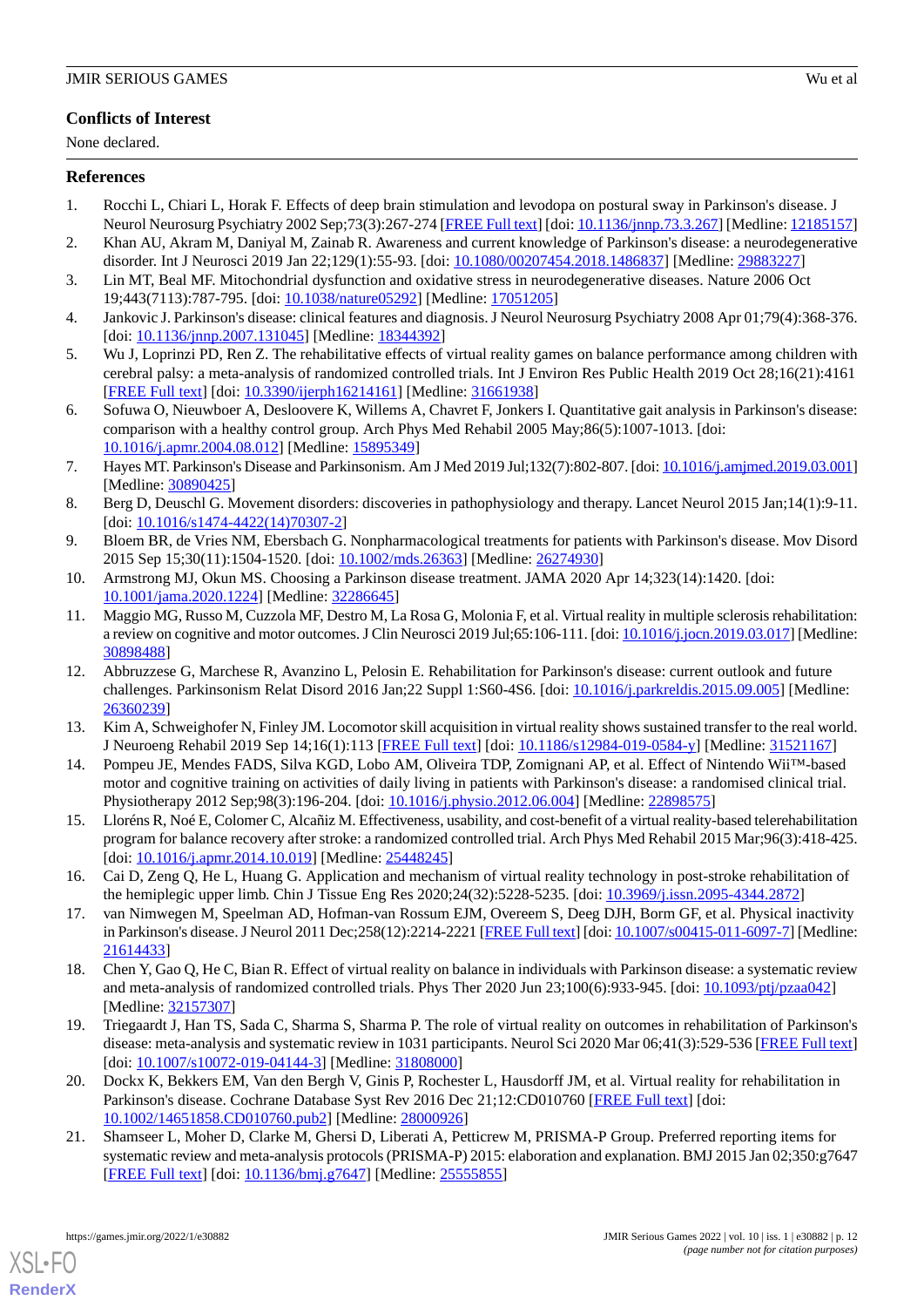- <span id="page-12-0"></span>22. Casuso-Holgado MJ, Martín-Valero R, Carazo AF, Medrano-Sánchez E, Cortés-Vega M, Montero-Bancalero FJ. Effectiveness of virtual reality training for balance and gait rehabilitation in people with multiple sclerosis: a systematic review and meta-analysis. Clin Rehabil 2018 Sep 13;32(9):1220-1234. [doi: [10.1177/0269215518768084](http://dx.doi.org/10.1177/0269215518768084)] [Medline: [29651873\]](http://www.ncbi.nlm.nih.gov/entrez/query.fcgi?cmd=Retrieve&db=PubMed&list_uids=29651873&dopt=Abstract)
- <span id="page-12-1"></span>23. Lei C, Sunzi K, Dai F, Liu X, Wang Y, Zhang B, et al. Effects of virtual reality rehabilitation training on gait and balance in patients with Parkinson's disease: a systematic review. PLoS One 2019 Nov 7;14(11):e0224819 [\[FREE Full text](https://dx.plos.org/10.1371/journal.pone.0224819)] [doi: [10.1371/journal.pone.0224819\]](http://dx.doi.org/10.1371/journal.pone.0224819) [Medline: [31697777](http://www.ncbi.nlm.nih.gov/entrez/query.fcgi?cmd=Retrieve&db=PubMed&list_uids=31697777&dopt=Abstract)]
- 24. Maggio MG, Russo M, Cuzzola MF, Destro M, La Rosa G, Molonia F, et al. Virtual reality in multiple sclerosis rehabilitation: a review on cognitive and motor outcomes. J Clin Neurosci 2019 Jul;65:106-111. [doi: [10.1016/j.jocn.2019.03.017\]](http://dx.doi.org/10.1016/j.jocn.2019.03.017) [Medline: [30898488](http://www.ncbi.nlm.nih.gov/entrez/query.fcgi?cmd=Retrieve&db=PubMed&list_uids=30898488&dopt=Abstract)]
- 25. Massetti T, Trevizan IL, Arab C, Favero FM, Ribeiro-Papa DC, de Mello Monteiro CB. Virtual reality in multiple sclerosis: a systematic review. Mult Scler Relat Disord 2016 Jul;8:107-112. [doi: [10.1016/j.msard.2016.05.014\]](http://dx.doi.org/10.1016/j.msard.2016.05.014) [Medline: [27456884](http://www.ncbi.nlm.nih.gov/entrez/query.fcgi?cmd=Retrieve&db=PubMed&list_uids=27456884&dopt=Abstract)]
- <span id="page-12-2"></span>26. Pickenbrock HM, Diel A, Zapf A. A comparison between the Static Balance Test and the Berg Balance Scale: validity, reliability, and comparative resource use. Clin Rehabil 2016 Mar 23;30(3):288-293. [doi: [10.1177/0269215515578297](http://dx.doi.org/10.1177/0269215515578297)] [Medline: [25802425](http://www.ncbi.nlm.nih.gov/entrez/query.fcgi?cmd=Retrieve&db=PubMed&list_uids=25802425&dopt=Abstract)]
- <span id="page-12-3"></span>27. Lesinski M, Hortobágyi T, Muehlbauer T, Gollhofer A, Granacher U. Effects of balance training on balance performance in healthy older adults: a systematic review and meta-analysis. Sports Med 2015 Dec 1;45(12):1721-1738 [[FREE Full text](http://europepmc.org/abstract/MED/26325622)] [doi: [10.1007/s40279-015-0375-y](http://dx.doi.org/10.1007/s40279-015-0375-y)] [Medline: [26325622\]](http://www.ncbi.nlm.nih.gov/entrez/query.fcgi?cmd=Retrieve&db=PubMed&list_uids=26325622&dopt=Abstract)
- <span id="page-12-4"></span>28. Albanese E, Bütikofer L, Armijo-Olivo S, Ha C, Egger M. Construct validity of the Physiotherapy Evidence Database (PEDro) quality scale for randomized trials: item response theory and factor analyses. Res Synth Methods 2020 Mar 05;11(2):227-236 [[FREE Full text](http://europepmc.org/abstract/MED/31733091)] [doi: [10.1002/jrsm.1385](http://dx.doi.org/10.1002/jrsm.1385)] [Medline: [31733091\]](http://www.ncbi.nlm.nih.gov/entrez/query.fcgi?cmd=Retrieve&db=PubMed&list_uids=31733091&dopt=Abstract)
- <span id="page-12-5"></span>29. Muller K. Statistical Power Analysis for the Behavioral Sciences. Technometrics 1989 Nov;31(4):499-500. [doi: [10.1080/00401706.1989.10488618\]](http://dx.doi.org/10.1080/00401706.1989.10488618)
- <span id="page-12-7"></span><span id="page-12-6"></span>30. Herbert R, Moseley A, Sherrington C. PEDro: a database of randomised controlled trials in physiotherapy. Health Inf Manag 2016 Sep 09;28(4):186-188. [doi: [10.1177/183335839902800410](http://dx.doi.org/10.1177/183335839902800410)] [Medline: [10387366\]](http://www.ncbi.nlm.nih.gov/entrez/query.fcgi?cmd=Retrieve&db=PubMed&list_uids=10387366&dopt=Abstract)
- <span id="page-12-8"></span>31. Higgins JPT, Thompson SG, Deeks JJ, Altman DG. Measuring inconsistency in meta-analyses. BMJ 2003 Sep 6;327(7414):557-560 [[FREE Full text](http://europepmc.org/abstract/MED/12958120)] [doi: [10.1136/bmj.327.7414.557\]](http://dx.doi.org/10.1136/bmj.327.7414.557) [Medline: [12958120\]](http://www.ncbi.nlm.nih.gov/entrez/query.fcgi?cmd=Retrieve&db=PubMed&list_uids=12958120&dopt=Abstract)
- <span id="page-12-9"></span>32. Duval S, Tweedie R. Trim and fill: a simple funnel-plot-based method of testing and adjusting for publication bias in meta-analysis. Biometrics 2000 Jun;56(2):455-463. [doi: [10.1111/j.0006-341x.2000.00455.x\]](http://dx.doi.org/10.1111/j.0006-341x.2000.00455.x) [Medline: [10877304](http://www.ncbi.nlm.nih.gov/entrez/query.fcgi?cmd=Retrieve&db=PubMed&list_uids=10877304&dopt=Abstract)]
- 33. Chen S, Liu J, Li S. Effects of virtual reality technology on balance function in patients with Parkinson's disease. Theory Pract Rehab China 2017;23:1091-1095. [doi: [10.3969/j.issn.1006-9771.2017.09.021\]](http://dx.doi.org/10.3969/j.issn.1006-9771.2017.09.021)
- <span id="page-12-10"></span>34. van den Heuvel MR, Kwakkel G, Beek PJ, Berendse HW, Daffertshofer A, van Wegen EE. Effects of augmented visual feedback during balance training in Parkinson's disease: a pilot randomized clinical trial. Parkinsonism Relat Disord 2014 Dec;20(12):1352-1358 [\[FREE Full text](https://linkinghub.elsevier.com/retrieve/pii/S1353-8020(14)00359-9)] [doi: [10.1016/j.parkreldis.2014.09.022\]](http://dx.doi.org/10.1016/j.parkreldis.2014.09.022) [Medline: [25283070](http://www.ncbi.nlm.nih.gov/entrez/query.fcgi?cmd=Retrieve&db=PubMed&list_uids=25283070&dopt=Abstract)]
- <span id="page-12-12"></span><span id="page-12-11"></span>35. Pompeu JE, Mendes FADS, Silva KGD, Lobo AM, Oliveira TDP, Zomignani AP, et al. Effect of Nintendo Wii™-based motor and cognitive training on activities of daily living in patients with Parkinson's disease: a randomised clinical trial. Physiotherapy 2012 Sep;98(3):196-204. [doi: [10.1016/j.physio.2012.06.004](http://dx.doi.org/10.1016/j.physio.2012.06.004)] [Medline: [22898575\]](http://www.ncbi.nlm.nih.gov/entrez/query.fcgi?cmd=Retrieve&db=PubMed&list_uids=22898575&dopt=Abstract)
- <span id="page-12-13"></span>36. Yang W, Wang H, Wu R, Lo C, Lin K. Home-based virtual reality balance training and conventional balance training in Parkinson's disease: a randomized controlled trial. J Formos Med Assoc 2016 Sep;115(9):734-743 [[FREE Full text\]](https://linkinghub.elsevier.com/retrieve/pii/S0929-6646(15)00249-1) [doi: [10.1016/j.jfma.2015.07.012\]](http://dx.doi.org/10.1016/j.jfma.2015.07.012) [Medline: [26279172\]](http://www.ncbi.nlm.nih.gov/entrez/query.fcgi?cmd=Retrieve&db=PubMed&list_uids=26279172&dopt=Abstract)
- <span id="page-12-14"></span>37. Lee N, Lee D, Song H. Effect of virtual reality dance exercise on the balance, activities of daily living, and depressive disorder status of Parkinson's disease patients. J Phys Ther Sci 2015 Jan; 27(1):145-147 [[FREE Full text](http://europepmc.org/abstract/MED/25642060)] [doi: [10.1589/jpts.27.145](http://dx.doi.org/10.1589/jpts.27.145)] [Medline: [25642060](http://www.ncbi.nlm.nih.gov/entrez/query.fcgi?cmd=Retrieve&db=PubMed&list_uids=25642060&dopt=Abstract)]
- <span id="page-12-15"></span>38. Gandolfi M, Geroin C, Dimitrova E, Boldrini P, Waldner A, Bonadiman S, et al. Virtual reality telerehabilitation for postural instability in Parkinson's disease: a multicenter, single-blind, randomized, controlled trial. Biomed Res Int 2017:7962826 [[FREE Full text](https://doi.org/10.1155/2017/7962826)] [doi: [10.1155/2017/7962826\]](http://dx.doi.org/10.1155/2017/7962826) [Medline: [29333454](http://www.ncbi.nlm.nih.gov/entrez/query.fcgi?cmd=Retrieve&db=PubMed&list_uids=29333454&dopt=Abstract)]
- <span id="page-12-16"></span>39. Santos P, Machado T, Santos L, Ribeiro N, Melo A. Efficacy of the Nintendo Wii combination with conventional exercises in the rehabilitation of individuals with Parkinson's disease: a randomized clinical trial. NeuroRehabilitation 2019;45(2):255-263. [doi: [10.3233/NRE-192771](http://dx.doi.org/10.3233/NRE-192771)] [Medline: [31498138\]](http://www.ncbi.nlm.nih.gov/entrez/query.fcgi?cmd=Retrieve&db=PubMed&list_uids=31498138&dopt=Abstract)
- <span id="page-12-17"></span>40. Özgönenel L, Çağırıcı S, Çabalar M, Durmuşoğlu G. Use of game console for rehabilitation of Parkinson's Disease. Balkan Med J 2016 Jul 01;33(4):396-400 [[FREE Full text](https://doi.org/10.5152/balkanmedj.2016.16842)] [doi: [10.5152/balkanmedj.2016.16842](http://dx.doi.org/10.5152/balkanmedj.2016.16842)] [Medline: [27606134](http://www.ncbi.nlm.nih.gov/entrez/query.fcgi?cmd=Retrieve&db=PubMed&list_uids=27606134&dopt=Abstract)]
- <span id="page-12-18"></span>41. Shih M, Wang R, Cheng S, Yang Y. Effects of a balance-based exergaming intervention using the Kinect sensor on posture stability in individuals with Parkinson's disease: a single-blinded randomized controlled trial. J Neuroeng Rehabil 2016 Aug 27;13(1):78 [\[FREE Full text\]](https://jneuroengrehab.biomedcentral.com/articles/10.1186/s12984-016-0185-y) [doi: [10.1186/s12984-016-0185-y](http://dx.doi.org/10.1186/s12984-016-0185-y)] [Medline: [27568011\]](http://www.ncbi.nlm.nih.gov/entrez/query.fcgi?cmd=Retrieve&db=PubMed&list_uids=27568011&dopt=Abstract)
- 42. Feng H, Li C, Liu J, Wang L, Ma J, Li G, et al. Virtual reality rehabilitation versus conventional physical therapy for improving balance and gait in Parkinson's disease patients: a randomized controlled trial. Med Sci Monit 2019 Jun 05;25:4186-4192. [doi: [10.12659/msm.916455](http://dx.doi.org/10.12659/msm.916455)]
- 43. Ribas CG, Alves da Silva L, Corrêa MR, Teive HG, Valderramas S. Effectiveness of exergaming in improving functional balance, fatigue and quality of life in Parkinson's disease: a pilot randomized controlled trial. Parkinsonism Relat Disord 2017 May;38:13-18. [doi: [10.1016/j.parkreldis.2017.02.006\]](http://dx.doi.org/10.1016/j.parkreldis.2017.02.006) [Medline: [28190675\]](http://www.ncbi.nlm.nih.gov/entrez/query.fcgi?cmd=Retrieve&db=PubMed&list_uids=28190675&dopt=Abstract)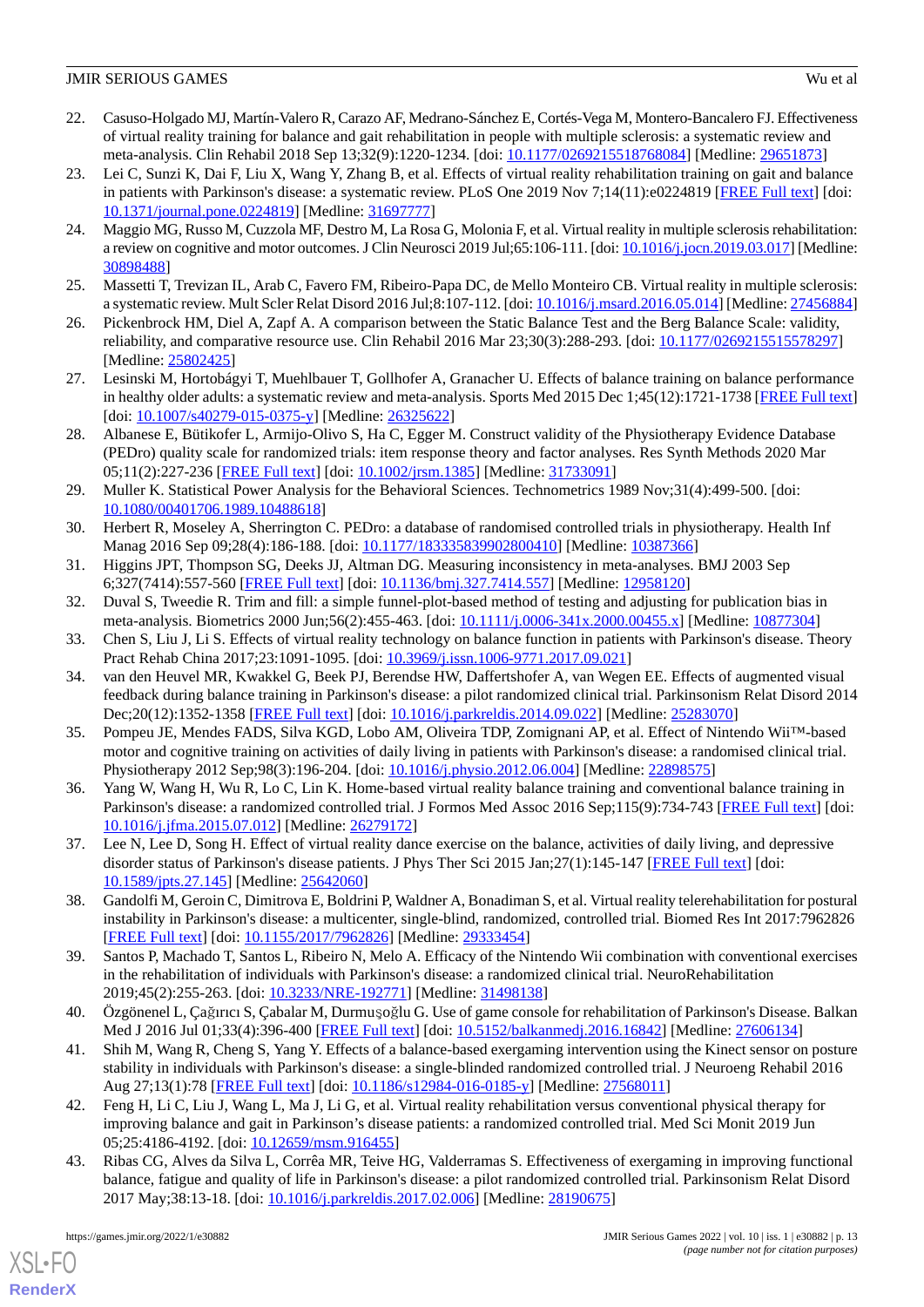- <span id="page-13-0"></span>44. Shen X, Mak MKY. Balance and gait training with augmented feedback improves balance confidence in people with Parkinson's disease: a randomized controlled trial. Neurorehabil Neural Repair 2014 Jul 09;28(6):524-535. [doi: [10.1177/1545968313517752\]](http://dx.doi.org/10.1177/1545968313517752) [Medline: [24407915\]](http://www.ncbi.nlm.nih.gov/entrez/query.fcgi?cmd=Retrieve&db=PubMed&list_uids=24407915&dopt=Abstract)
- <span id="page-13-2"></span><span id="page-13-1"></span>45. Liu J, Yan Z. Effect of virtual reality technology on the rehabilitation of balance function in patients with Parkinson's disease. Chin J Rehab Med 2020;35(6):682-687. [doi: [10.3969/j.issn.1001-1242.2020.06.007](http://dx.doi.org/10.3969/j.issn.1001-1242.2020.06.007)]
- 46. Sun L, Chen R. Effects of virtual reality balance games combined with muscle strength training on balance function and motor ability in patients with Parkinson's disease. J Hainan Med Univ 2020;26(9):655-663. [doi: [10.13210/j.cnki.jhmu.20200304.007](http://dx.doi.org/10.13210/j.cnki.jhmu.20200304.007)]
- <span id="page-13-4"></span><span id="page-13-3"></span>47. Cheng Y, Yu Y, Liang S. Effects of virtual reality combined with rehabilitation training on balance function in patients with Parkinson's disease. Med Rev 2019;25:4325-4329. [doi: [10.3969/j.issn.1006-2084.2019.21.032\]](http://dx.doi.org/10.3969/j.issn.1006-2084.2019.21.032)
- <span id="page-13-5"></span>48. Lin C, Chen A, Jiang Y. Effect of virtual reality balance game training on balance function in patients with Parkinson's disease. Theory Pract Rehab China 2016;22:1059-1063. [doi: [10.3390/electronics10091003](http://dx.doi.org/10.3390/electronics10091003)]
- <span id="page-13-6"></span>49. Tollár J, Nagy F, Hortobágyi T. Vastly different exercise programs similarly improve parkinsonian symptoms: a randomized clinical trial. Gerontology 2019;65(2):120-127. [doi: [10.1159/000493127\]](http://dx.doi.org/10.1159/000493127) [Medline: [30368495\]](http://www.ncbi.nlm.nih.gov/entrez/query.fcgi?cmd=Retrieve&db=PubMed&list_uids=30368495&dopt=Abstract)
- <span id="page-13-7"></span>50. Griffin HJ, Greenlaw R, Limousin P, Bhatia K, Quinn NP, Jahanshahi M. The effect of real and virtual visual cues on walking in Parkinson's disease. J Neurol 2011 Jun 9;258(6):991-1000. [doi: [10.1007/s00415-010-5866-z](http://dx.doi.org/10.1007/s00415-010-5866-z)] [Medline: [21221626](http://www.ncbi.nlm.nih.gov/entrez/query.fcgi?cmd=Retrieve&db=PubMed&list_uids=21221626&dopt=Abstract)]
- <span id="page-13-8"></span>51. Praamstra P, Stegeman DF, Cools AR, Horstink MW. Reliance on external cues for movement initiation in Parkinson's disease. Evidence from movement-related potentials. Brain 1998 Jan;121 (Pt 1):167-177. [doi: [10.1093/brain/121.1.167](http://dx.doi.org/10.1093/brain/121.1.167)] [Medline: [9549497\]](http://www.ncbi.nlm.nih.gov/entrez/query.fcgi?cmd=Retrieve&db=PubMed&list_uids=9549497&dopt=Abstract)
- <span id="page-13-9"></span>52. Barry G, Galna B, Rochester L. The role of exergaming in Parkinson's disease rehabilitation: a systematic review of the evidence. J Neuroeng Rehabil 2014 Mar 07;11(1):33 [\[FREE Full text\]](https://jneuroengrehab.biomedcentral.com/articles/10.1186/1743-0003-11-33) [doi: [10.1186/1743-0003-11-33](http://dx.doi.org/10.1186/1743-0003-11-33)] [Medline: [24602325](http://www.ncbi.nlm.nih.gov/entrez/query.fcgi?cmd=Retrieve&db=PubMed&list_uids=24602325&dopt=Abstract)]
- <span id="page-13-10"></span>53. Tinazzi M, Geroin C, Gandolfi M, Smania N, Tamburin S, Morgante F, et al. Pisa syndrome in Parkinson's disease: an integrated approach from pathophysiology to management. Mov Disord 2016 Dec 25;31(12):1785-1795. [doi: [10.1002/mds.26829\]](http://dx.doi.org/10.1002/mds.26829) [Medline: [27779784\]](http://www.ncbi.nlm.nih.gov/entrez/query.fcgi?cmd=Retrieve&db=PubMed&list_uids=27779784&dopt=Abstract)
- <span id="page-13-11"></span>54. Basso Moro S, Bisconti S, Muthalib M, Spezialetti M, Cutini S, Ferrari M, et al. A semi-immersive virtual reality incremental swing balance task activates prefrontal cortex: a functional near-infrared spectroscopy study. Neuroimage 2014 Jan 15;85 Pt 1:451-460. [doi: [10.1016/j.neuroimage.2013.05.031](http://dx.doi.org/10.1016/j.neuroimage.2013.05.031)] [Medline: [23684867\]](http://www.ncbi.nlm.nih.gov/entrez/query.fcgi?cmd=Retrieve&db=PubMed&list_uids=23684867&dopt=Abstract)
- <span id="page-13-12"></span>55. Pompeu JE, Mendes FADS, Silva KGD, Lobo AM, Oliveira TDP, Zomignani AP, et al. Effect of Nintendo Wii™-based motor and cognitive training on activities of daily living in patients with Parkinson's disease: a randomised clinical trial. Physiotherapy 2012 Sep;98(3):196-204. [doi: [10.1016/j.physio.2012.06.004](http://dx.doi.org/10.1016/j.physio.2012.06.004)] [Medline: [22898575\]](http://www.ncbi.nlm.nih.gov/entrez/query.fcgi?cmd=Retrieve&db=PubMed&list_uids=22898575&dopt=Abstract)
- <span id="page-13-13"></span>56. Baltaci G, Harput G, Haksever B, Ulusoy B, Ozer H. Comparison between Nintendo Wii Fit and conventional rehabilitation on functional performance outcomes after hamstring anterior cruciate ligament reconstruction: prospective, randomized, controlled, double-blind clinical trial. Knee Surg Sports Traumatol Arthrosc 2013 Apr 29;21(4):880-887. [doi: [10.1007/s00167-012-2034-2\]](http://dx.doi.org/10.1007/s00167-012-2034-2) [Medline: [22543515](http://www.ncbi.nlm.nih.gov/entrez/query.fcgi?cmd=Retrieve&db=PubMed&list_uids=22543515&dopt=Abstract)]
- <span id="page-13-14"></span>57. Taube W, Gruber M, Beck S, Faist M, Gollhofer A, Schubert M. Cortical and spinal adaptations induced by balance training: correlation between stance stability and corticospinal activation. Acta Physiol (Oxf) 2007 Apr;189(4):347-358. [doi: [10.1111/j.1748-1716.2007.01665.x\]](http://dx.doi.org/10.1111/j.1748-1716.2007.01665.x) [Medline: [17263693\]](http://www.ncbi.nlm.nih.gov/entrez/query.fcgi?cmd=Retrieve&db=PubMed&list_uids=17263693&dopt=Abstract)
- 58. Meldrum D, Glennon A, Herdman S, Murray D, McConn-Walsh R. Virtual reality rehabilitation of balance: assessment of the usability of the Nintendo Wii(®) Fit Plus. Disabil Rehabil Assist Technol 2012 May 25;7(3):205-210. [doi: [10.3109/17483107.2011.616922\]](http://dx.doi.org/10.3109/17483107.2011.616922) [Medline: [22117107\]](http://www.ncbi.nlm.nih.gov/entrez/query.fcgi?cmd=Retrieve&db=PubMed&list_uids=22117107&dopt=Abstract)

# **Abbreviations**

**BBS:** Berg Balance Scale **MDS-PD:** Movement Disorder Society Clinical Diagnostic Criteria for Parkinson disease **PD:** Parkinson disease **PEDro scale:** Physiotherapy Evidence Database **RCT:** randomized controlled trial **SMD:** standardized mean difference **UK-PDSBB:** United Kingdom Parkinson Disease Society Brain Bank **VR:** virtual reality